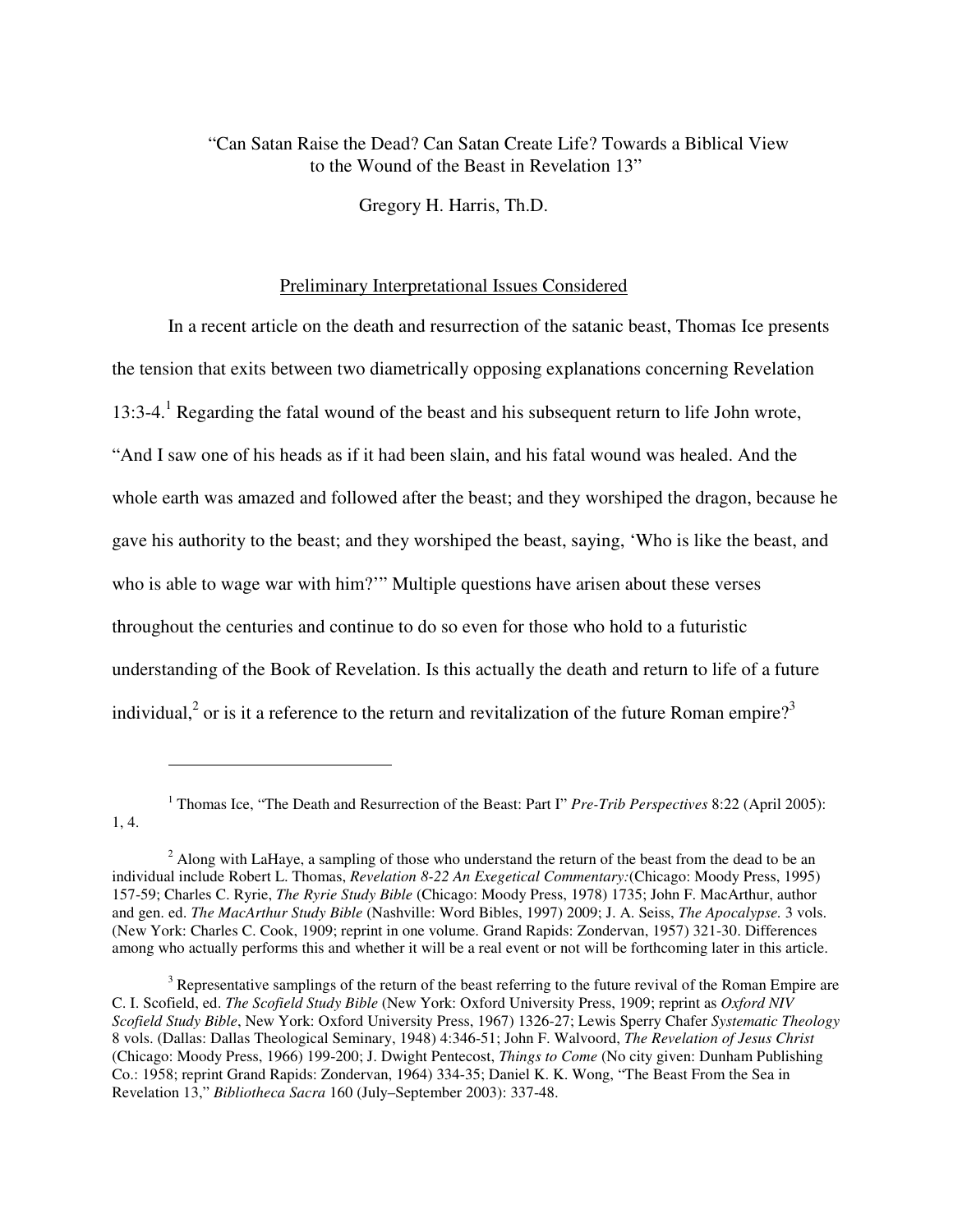Furthermore, if Revelation 13:3-4 does, in fact, refer to an individual, the core issued must be considered: who brings the beast back to life, Satan or God? This is a very pertinent question since, as will be shown, often the interpretation of who or what comes back to life is based on an assessment of what Satan can or cannot actually perform.

Those who hold that the beast returns to life by means of Satan present this as part of the uniqueness of what will transpire during the Tribulation. Since the Antichrist will be the pinnacle

of Satan's power and deception, it is held that Satan is the one who brings his beast, the

Antichrist, back from the grave. Such is LaHaye's position:

Verse 3 indicates that the beast, or Antichrist, will be given a deadly wound . . . Revelation 17:8 indicates that his spirit will go down into the pit of the abyss where it belongs, but he will be resurrected. One must keep in mind that this beast is the Antichrist. In other words, he will try to duplicate everything Jesus Christ has done . . . . Christianity is unique in that we worship a resurrected, living Lord . . . This power will be all but nullified by the nefarious work of Satan through the resurrection of the Antichrist. As far as I know, this will be the first time that Satan has ever been able to raise the dead. His power and control of man is limited by God, but according to His wise providence He will permit Satan on this one occasion to have the power to raise the dead.<sup>4</sup>

However, if the above statement is true, multiple questions and concerns have been raised

if John did witness a return to life of one who actually died, especially a return to life wrought by

Satan. Rebuking this position, Hanegraaf responds to the implications LaHaye's interpretation of

Revelation 13:3-4:

 $\overline{a}$ 

While LaHaye's interpretation of Revelation is no doubt driven by a desire to be biblical, it nonetheless erodes epistemic warrant for the resurrection and ultimate the deity of our Lord. If the Antichrist could rise from the dead and control the earth and sky as LaHaye contends, Christianity would lose the basis for believing that Christ's resurrection vindicated his claim to deity. In a Christian worldview, Satan can parody the work of Christ through "all kinds of counterfeit miracles, signs, and wonders" (2 Thessalonians 2:9), but he cannot perform the truly

<sup>4</sup> Tim LaHaye, *Revelation Illustrated and Made Plain* (Grand Rapids: Zondervan 1973; revised ed. 1975)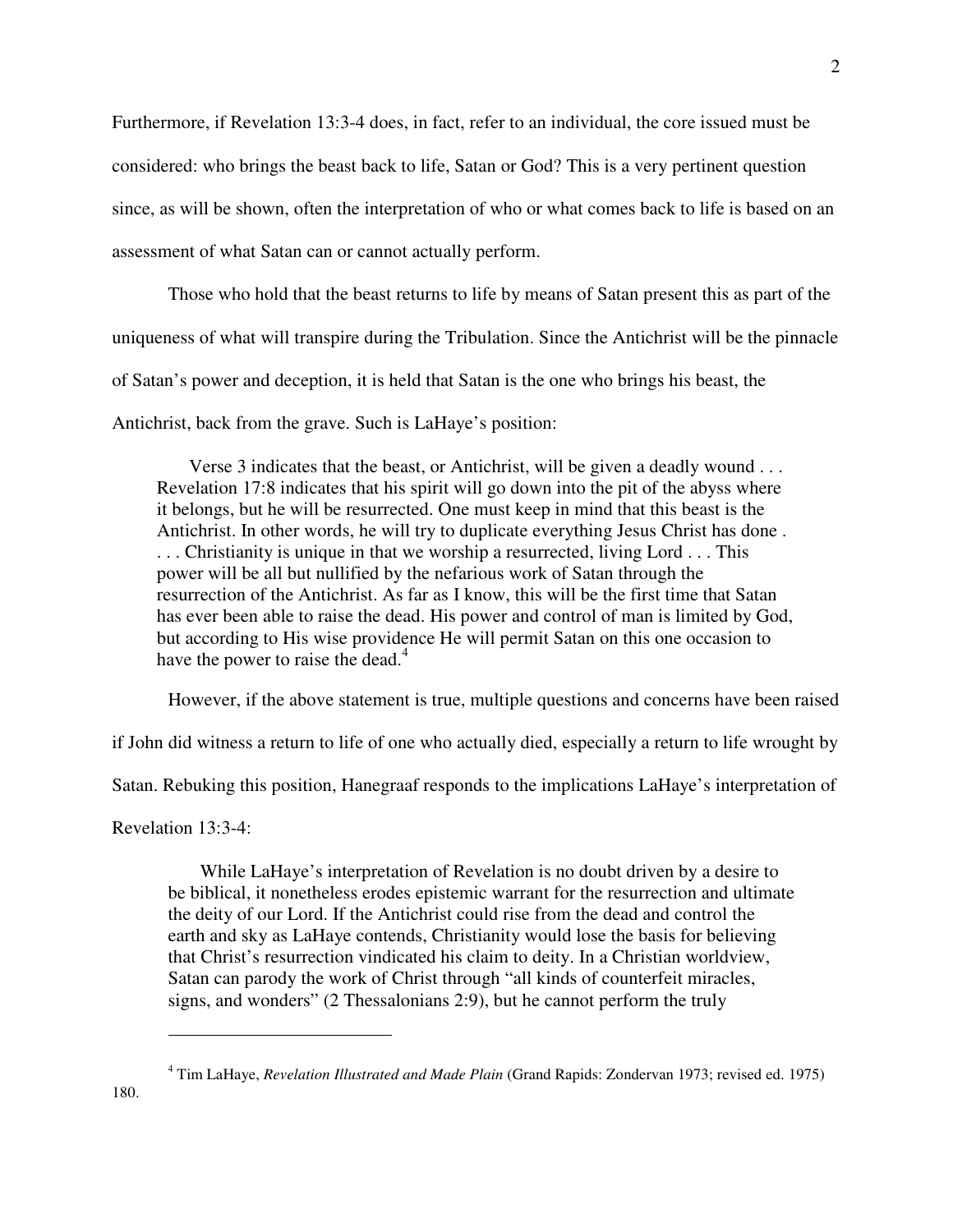miraculous as Christ did. If Satan possesses the creative power of God, he could have masqueraded as the resurrected Christ. Moreover, the notion that Satan can perform acts that are indistinguishable from genuine miracles suggests a dualistic worldview in which God and Satan are equal and opposite powers competing for dominance.<sup>5</sup>

Both positions raise valid points to consider; both have issues of their own to address. Hanegraaf raises legitimate concerns about anyone other than God being the sole author of life. Jesus affirmed as much, such as in John 5:21: "For just as the Father raises the dead and gives them life, even so the Son also gives life to whom He wishes." Morris comments on the importance of this verse: "The Father (he and no other) raises people from the dead and gives them life. This is the teaching of the Old Testament (Deut. 32:39; 1 Sam. 2:6; 2 Kings 5:7). Jesus' hearers would have accepted it without question. There was no matter for marvel in this. What is marvelous is the next assertion, the Son also gives life.<sup>"6</sup>

Because of verses such as these, it is certainly valid to question the supposition that Satan could at any time possess and exercise the creative power of God, which is what will transpire if Satan brings his dead Antichrist back from the grave.<sup>7</sup> Yet to LaHaye's credit, he at least allows the text to speak for itself and seeks to explain the wound of the beast in harmony with other references within the Book of Revelation, including the amazement of *the entire* unbelieving world and the resulting worship of the beast and of Satan that will follow.<sup>8</sup>

<sup>5</sup> Hank Hanegraaf, *The Apocalypse Code* (Nashville: Thomas Nelson, 2007) xix-xx.

<sup>6</sup> Leon Morris, *The Gospel According to John*, New International Commentary on the New Testament (Grand Rapids: Wm. B. Eerdmans Publishing Co., 1971; revised ed. 1995) 278-79.

 $<sup>7</sup>$  Hanegraaf's other concerns such as how this relates to the deity of Christ and the control of the sky will</sup> be addressed later in this article.

 $8$  Ryrie likewise understands Revelation 13:3 as reference to the fatal wounding of the Antichrist since "it is the exactly the same phrase used as is used in 5:6 in reference to the death of Christ" (Charles C. Ryrie, *Basic Theology* (Wheaton: Victor Books, 1986) 471. Ryrie does not comment as to the source of the resurrection as being either God or Satan. However, in reference to the false prophet giving breath to the image in Revelation 13:15, Ryrie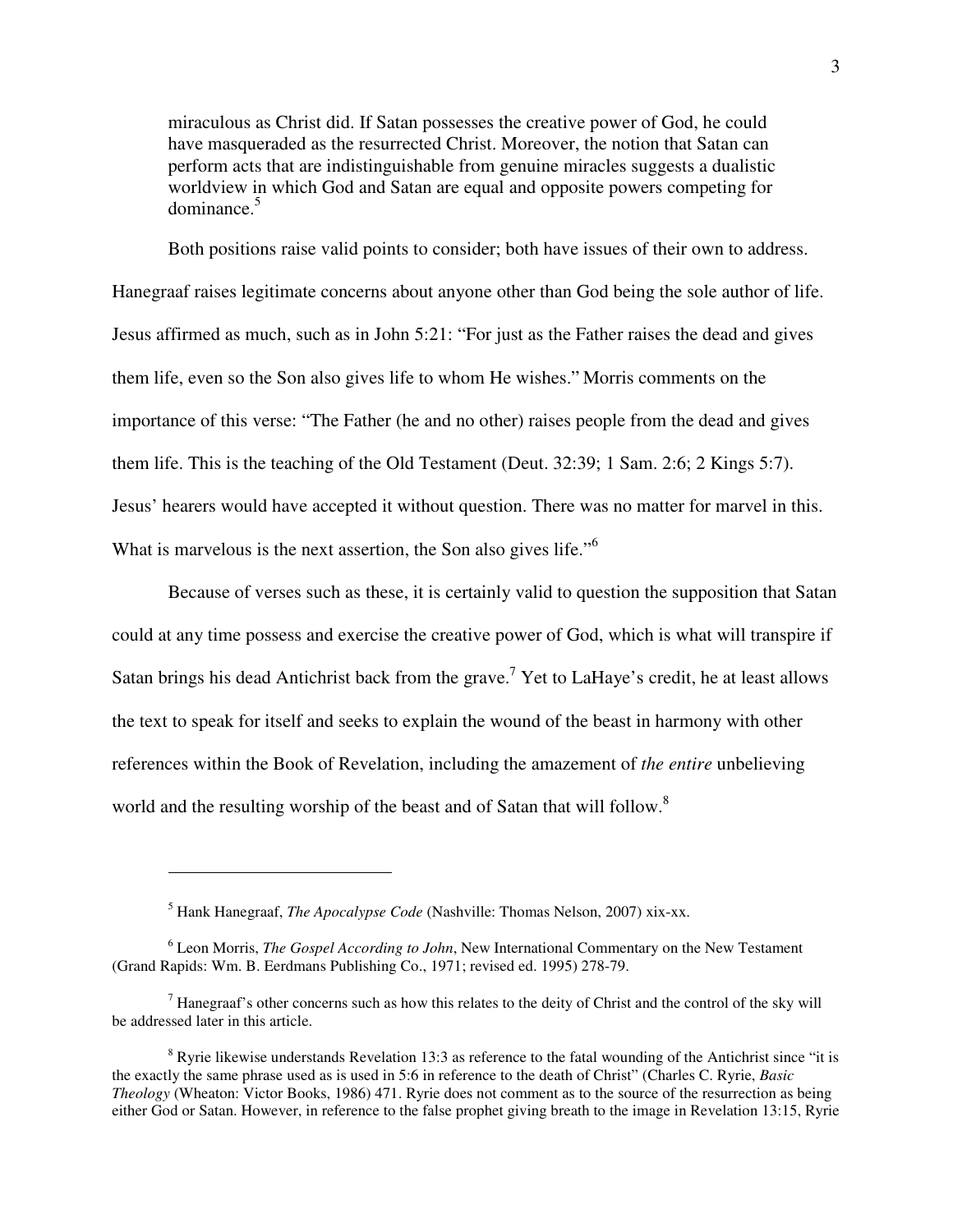However, before examining matters related to the death and return or the beast,

Hanegraaf's own hermeneutics, methodology, and conclusions should at least be surveyed since

he attacks much related to a futuristic understanding of the entire Book of Revelation.

Throughout *The Apocalypse Code* Hanegraaf claims to employ the proper exegetical method for

correctly interpreting the Apocalypse based on the acronym "LIGHTS". Though not the basis for

this paper, aspects of Hanegraaf's hermeneutics should be considered, for instance, his insistence

on the synergistic unity of the Bible as a whole:

Finally, the *S* in LIGHTS represents the principle of *scriptural synergy*. Simply stated, this means that the whole of Scripture is greater than the sum of its individual passages. You cannot comprehend the Bible as a whole without comprehending its individual parts, and you cannot comprehend its individual parts without comprehending the Bible as a whole. Individual passages of Scripture are synergistic rather than deflective to with respect to the whole of Scripture.

Scriptural synergy demands that individual Bible passages may never be interpreted in such a way as to conflict with the whole of Scripture. Nor may we assign arbitrary meanings to words or phrases that have their referent in biblical history. The biblical interpreter must keep in mind that all Scripture, though communicated through various human instruments, has one single Author. And that Author does not contradict himself, nor does he confuse his servants.<sup>9</sup>

Such reasoning is sound and many premillennial scholars would wholeheartedly agree

with this interpretational principle, and to various degrees, with virtually every other element of

the "LIGHTS" acronym he espouses. However, it is one thing to advocate this approach to

biblical study, it is another matter to disdain those whom he considers do not do this, and it is

still quite another to have one's own works fall short of the scriptural synergy analysis. We all—

present author included—err in many ways (James 3:1-2), but obviously some more than others.

writes, "this could indicate a supernatural miracle (empowered by Satan) which will actually give life to the image" (ibid., 472).

<sup>9</sup> Hanegraaf, *The Apocalypse Code*, 9-10.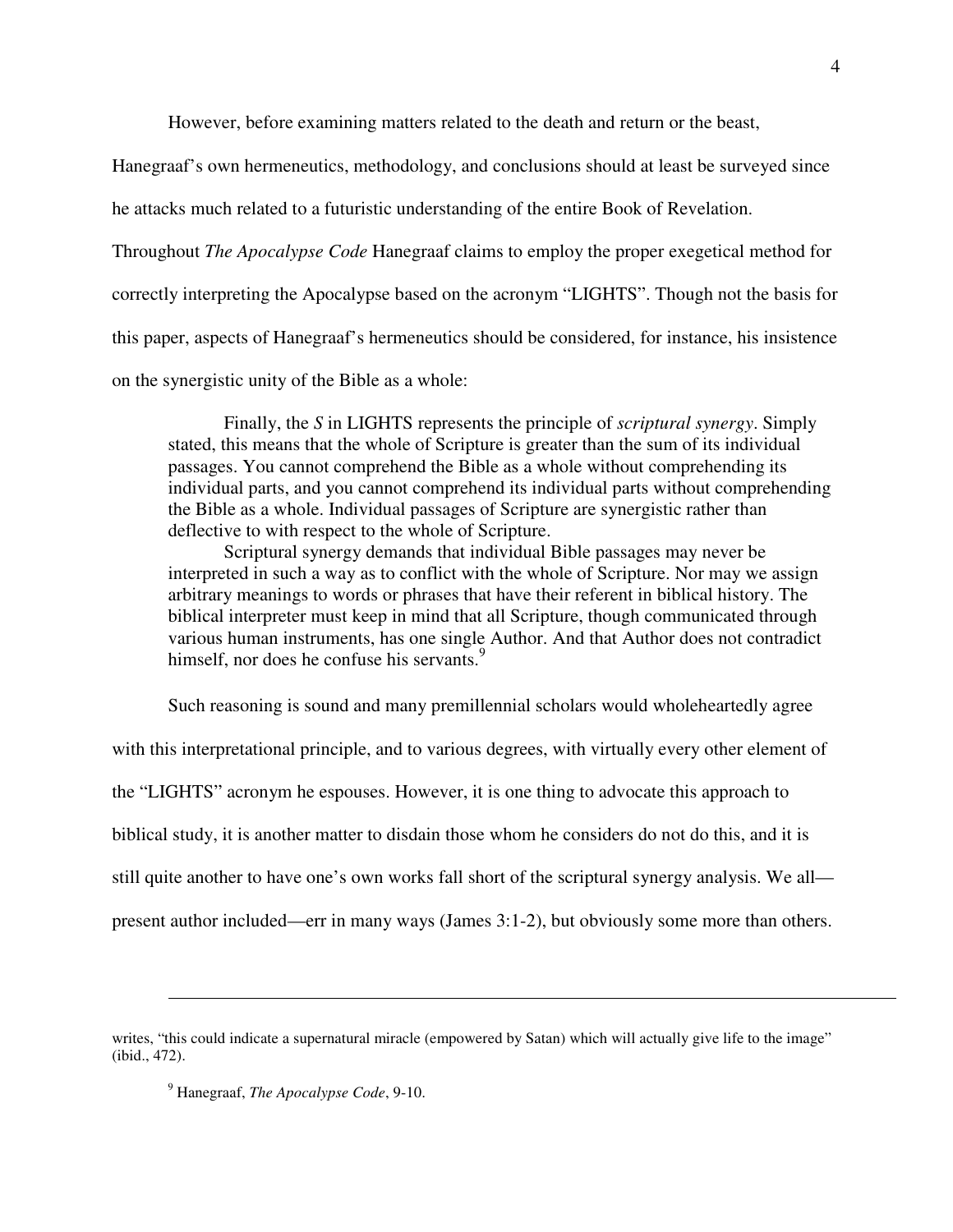Hanegraaf readily admits that *The Apocalypse Code* is not a commentary on the Book of Revelation per se,<sup>10</sup> yet he does present his methodology as the accurate means "to interpret the Bible for all its worth  $\dots$ <sup>11</sup> Accordingly, since Hanegraaf claims to base his teaching from within the text, to paraphrase his own words, individual passages he uses must be compared in Scripture to see if they harmonize. In other words, the scriptural synergy principle he advocates applies just as much to himself as it does to Lindsey and LaHaye and anyone else.

One of the major positions Hanegraaf holds in interpreting the Book of Revelation is that Nero was the first beast of Revelation 13:1-8.<sup>12</sup> Hanegraaf mocks LaHaye's (and others) rejection that the advent of the Antichrist has previously occurred in history past and instead looks for the advent of a future individual who will have a worldwide reign comprising of unparallel evil activities, especially in regard to the Jewish people, as divine prophecy that awaits fulfillment. Hanegraaf notes that to hold such a position may "well reveal the utter falsity of the assertion that Jews right now are living in the shadow of the mother of all holocausts—a holocaust that will wipe out two-thirds of them. Not just two-thirds of the Jewish population in the Middle East, mind you, but two-thirds of the Jewish population on Mother Earth!"<sup>13</sup> It seems from Hanegraaf's understanding, either Lindsey or LaHaye invented such a concept of such a prophesied destruction. Yet Scripture is the one that repeatedly presents this, even proclaiming not only that two-thirds that will perish, but also that a third will be cleansed and brought into a

 $10$  Hanegraaf acknowledges that primarily his writing is a refutation against the teachings of Hal Lindsey (ibid., xv-xvii), and especially Tim LaHaye since he, "more than anyone else in contemporary church history, has become the standard-bearer for Lindsey's brand of eschatology" (ibid., xviii).

 $11$  Ibid., xxvii.

 $12$  Hanegraaf first makes mention that "Nero was the Beast of Revelation" on page 8, but will develop this in detail throughout large sections of his book.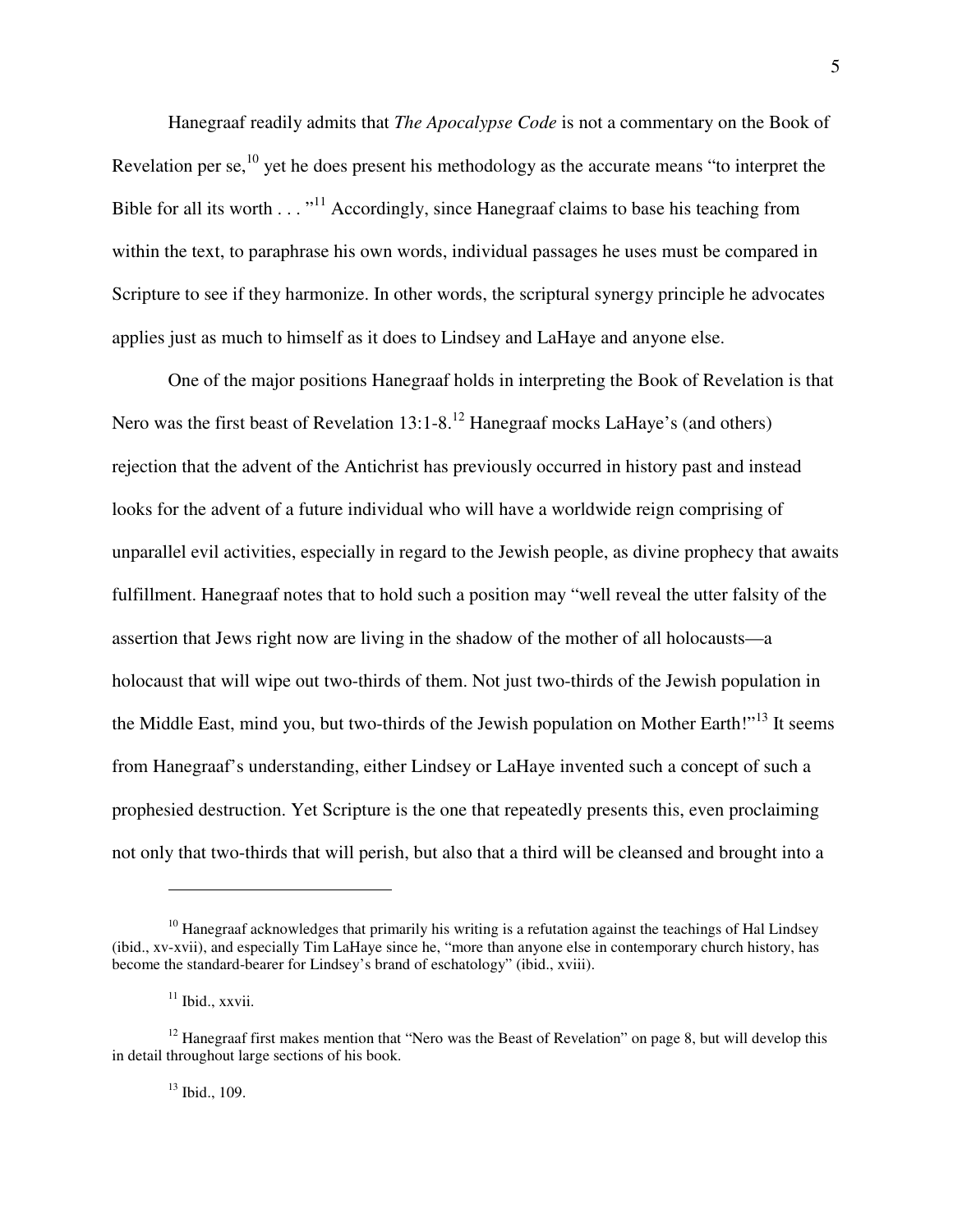proper spiritual relationship. Since Hanegraaf's "L" section of his LIGHTS acronym is the literal principle, one should at least consider what he wrote regarding a literal understanding of the text: "The plain and proper meaning of a biblical passage must always take precedence over a particular eschatological presupposition and paradigm."<sup>14</sup> It would reason that one would apply the "literal principle" to a passage such as Zechariah 13: 8-9:

"And it will come about in all the land," declares the LORD, "that two parts in it will be cut off and perish; but the third will be left in it. And I will bring the third part through the fire, refine them as silver is refined, and test them as gold is tested. They will call on My name, and I will answer them; I will say, 'They are My people,' and they will say, 'The LORD is my God.'"

It must be noted that God Himself promises to bring about such a refining judgment to some particular people group. This either has occurred historically or awaits future fulfillment. Nonetheless, regardless whether one understands this to be history past or yet awaits future fulfillment, the promised perishing of the two-thirds is God's own Word—not man's decrees.

For the sake of our study, Hanegraaf's position on the Antichrist needs to be briefly explored as well. He concludes: "Internal evidence points to the fact that when John recorded the Revelation of Jesus Christ, the sixth king [was]—Nero Caesar . . . .  $^{15}$  So accordingly, he argues for all events of Revelation 13 as having transpired during the days of Nero. Note the past tense used throughout this paragraph:

We must ever be mindful of the fact that the ghastly terrors of Revelation are designed the "Great Tribulation" not just because Jerusalem and its temple were destroyed, or because of the massive loss of life, but because the Beast of Revelation

 $14$  Ibid., 2. Although not detailing the specific two-thirds aspect of the pending judgment, other Scripture references refer to a future judgment of unparallel nature. For instance, earlier in Scripture God promises the uniqueness of a coming day for Israel in Jeremiah 30:7: "Alas! for that day is great, there is none like it; and it is the time of Jacob's distress, but he will be saved from it." Jesus likewise warned in Matthew 24:21-22 of a unique, perilous time unlike any other in history past, present, or future: "for then there will be a great tribulation, such as has not occurred since the beginning of the world until now, nor ever shall. And unless those days had been cut short, no life would have been saved; but for the sake of the elect those days shall be cut short."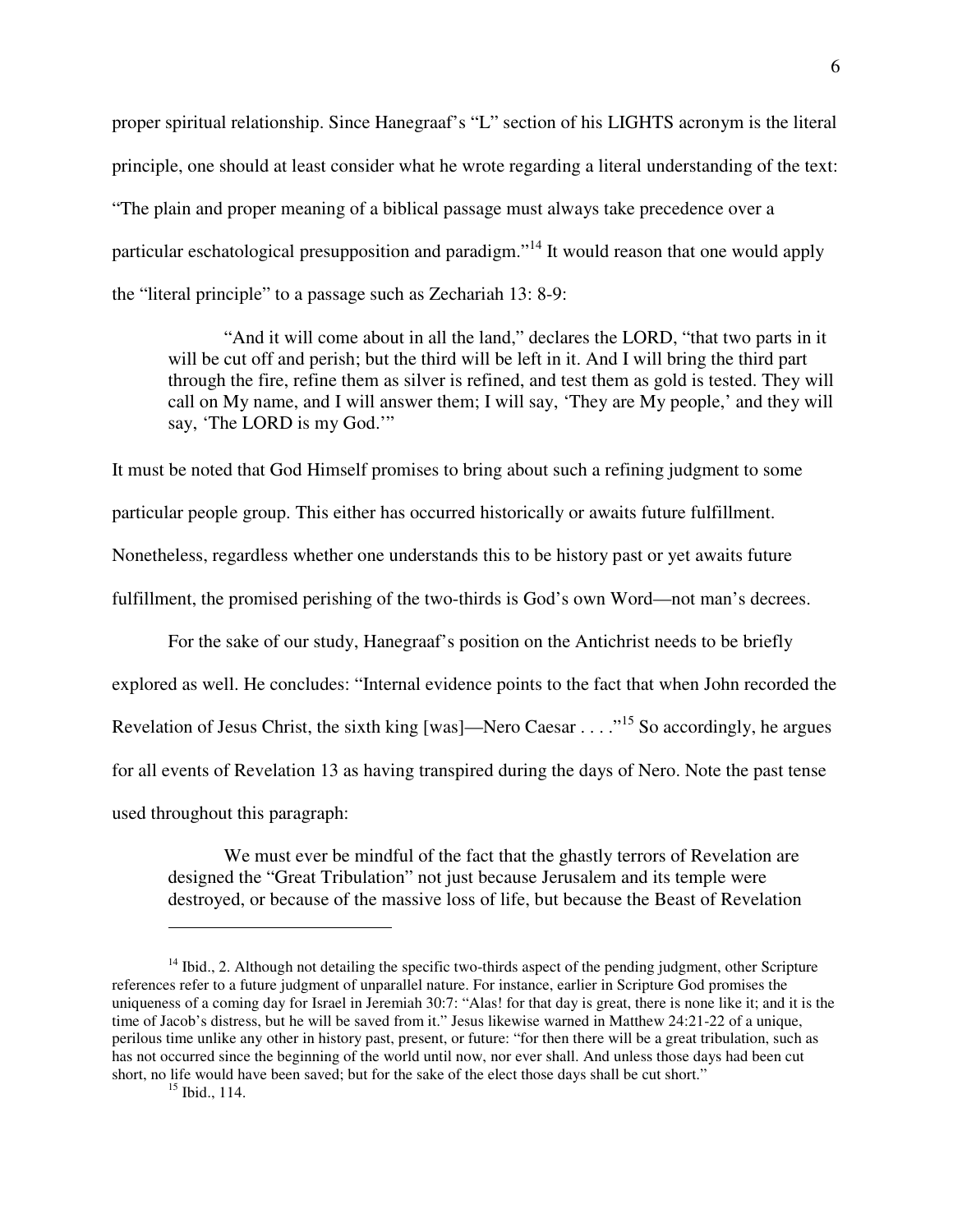purposed to destroy the foundation of the Christian church of which Christ himself was the chief cornerstone. The Great Tribulation instigated by Nero is thus the archetype for every type and tribulation that follows before we experience the reality of our own resurrection at the second appearing of Christ.<sup>16</sup>

Hanegraaf supports his claim by delineating some of the atrocities of Nero's reign,

especially in regard to horrific persecutions of Christians.<sup>17</sup> In fact, the massacre was so bad

during Nero's reign, Hanegraaf concludes:

The malevolent state massacre of Christians he instituted continued unabated for some three and a half years. In the end, Peter and Paul themselves were persecuted and put to death at the hand of this Beast. Indeed, this was the only epoch in human history in which the Beast could directly assail the foundation of the Christian church which Christ himself was the cornerstone. Only with Nero Caesar's death, June 9, AD 68, did the carnage against the bride of Christ finally cease. Not only is there a direct correspondence between the name Nero and the number of his name (666), as noted above, but the "fortytwo months" he was given "to make war against the saints" (Revelation 13:5-7) is emblematic of the time period during which the Beast wreaked havoc on the Bride. If LaHaye is looking for a literalistic interpretation for his ubiquitous three and a half years, he need look no further! $18$ 

A few final items help define Hanegraaf's interpretational approach:

Moreover, it is no mere coincidence that within a year of Nero's suicide, June 9, AD 68, the Roman Empire suffered a near-fatal wound. In a moment, in a twinkling of an eye, a dynasty that had resided in the Julio-Claudian line of Roman Caesars for a century disappeared from the face of the earth. In fact, AD 69 would go down in history of as the year of the four emperors—Galba, Otho, Vitellius, and Vespasian.

Nero's death not only brought an end to the Julio-Claudian dynasty but the near extinction of imperial Rome.<sup>19</sup>

Accordingly, "To friend and foe alike it, [*sic*] appeared as though the empire [Roman] empire

had suffered a mortal wound."<sup>20</sup> Hanegraaf concludes: "Finally, while Revelation was

 $\overline{a}$ 

 $19$  Ibid. 149.

 $16$  Ibid.

 $17$  Ibid., 114-15; 147-49.

 $18$  Ibid., 148-49. Hanegraaf does not give any support regarding his far-reaching claim: "Indeed, this was the only epoch in human history in which the Beast could directly assail the foundation of the Christian church which Christ himself was the cornerstone."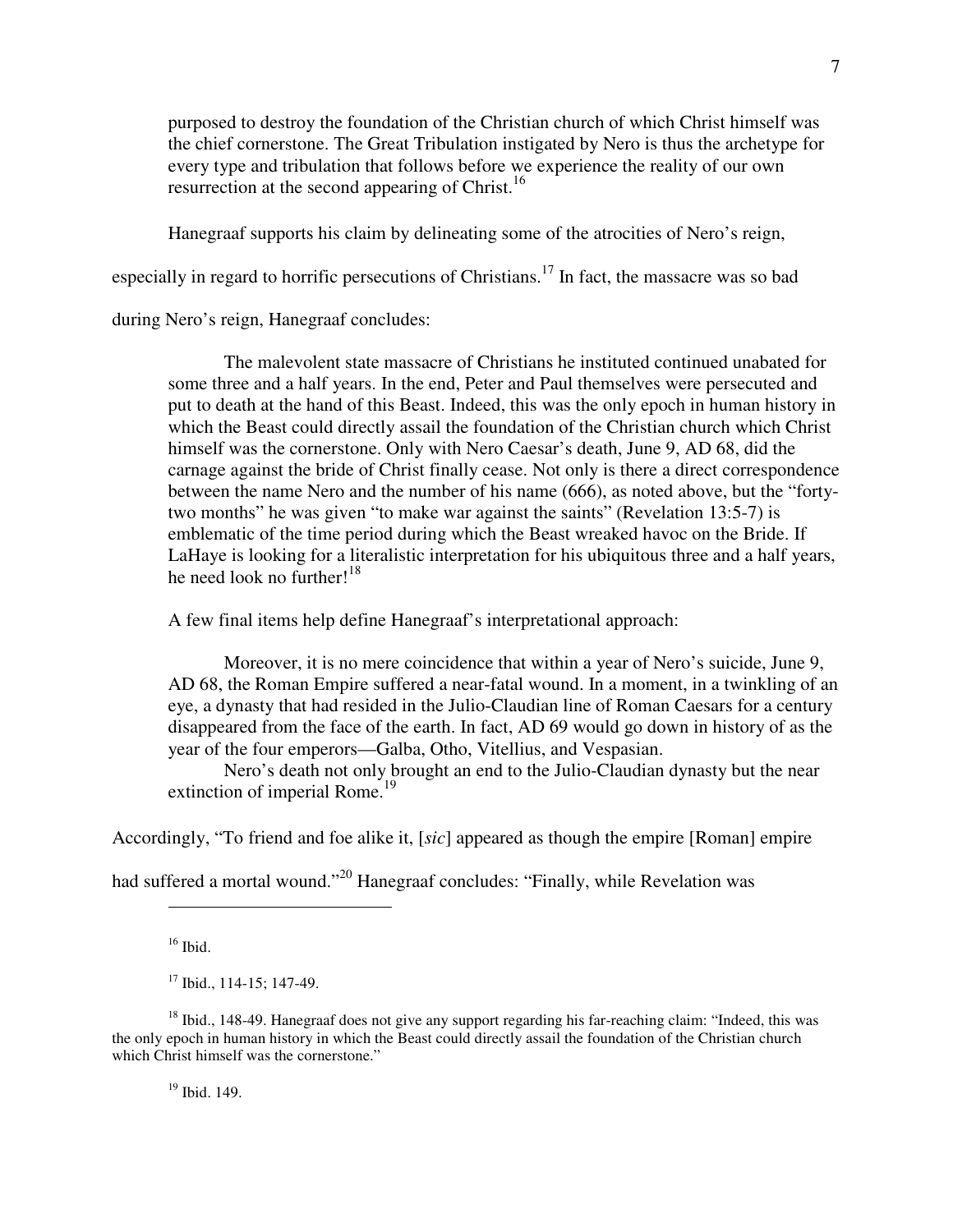inscripturated in the shadow of three and a half years of tribulation, it encompasses the year that will forever stand in infamy. With the resurrection of the Roman beast, Vespasian and his son Titus, once again set their sights on Jerusalem."<sup>21</sup>

Let us briefly review Hanegraaf's own desire for scriptural synergy, and then let us apply it to his position to see how it fares. Remember, he insists:

Finally, the *S* in LIGHTS represents the principle of *scriptural synergy*. Simply stated, this means that the whole of Scripture is greater than the sum of its individual passages. You cannot comprehend the Bible as a whole without comprehending its individual parts, and you cannot comprehend its individual parts without comprehending the Bible as a whole. Individual passages of Scripture are synergistic rather than deflective to with respect to the whole of Scripture.<sup>22</sup>

A good place to begin is with both the subject and the Scripture indices for *The Apocalypse Code*. For instance, Revelation 13:11-18 requires the advent of "another beast" (a<sup> $\pm$ </sup>llo qhri  $\div$  on) different than the first beast of Revelation 13:1-7, and yet intricately connected with his worldwide reign and dominion. This second beast in Revelation 13 is generically and henceforth referred to as "the false prophet," the title originating from the biblical text itself (Rev. 16:13; 19:20; and 20:10). It should be noted that the Apocalypse always presents this other beast with a definite article when referring to him as "the false prophet," instead of a false prophet or false prophets in general. Under the subject index heading of "false prophet" (p. 281), Hanegraaf lists pages, but each reference pertains to critics of the Bible who considered Jesus to be a false prophet. So if Nero was the beast historically, the scriptural synergy principle necessitates that "the false prophet" who would lead the entire world in forced worship and

 $\overline{a}$ 

 $22$  Ibid., 9.

 $20$  Ibid., 150.

 $^{21}$  Ibid., 150-51.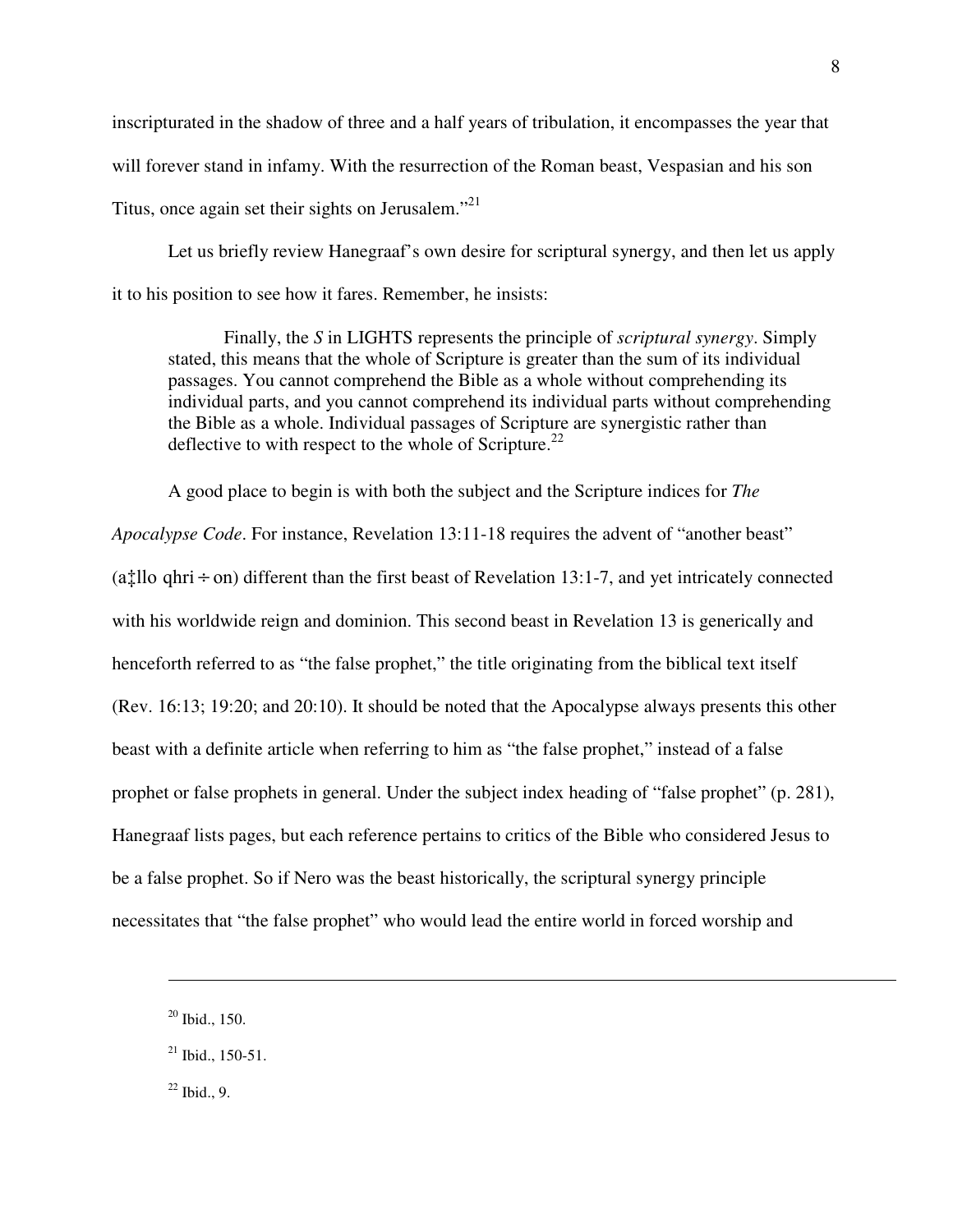reception of the mark of the beast must have been present as well since there are two distinct beasts named within the same chapter of Revelation. In addition to this, it must be shown historically who this was whom Scripture twice employs the Greek word "it was given" to him (Rev. 13:14-15) (e
do/qh) to do something beyond his normal or natural capacities. Yet there is no a trace of evidence presented that such the false prophet existed who remotely matched the biblical description in either secular or Christian writings.<sup>23</sup> Logically speaking from a scriptural synergy standpoint, one cannot have the advent of the first beast of Revelation 13:1-8 without the advent of the other beast of Revelation 13:11-18.

In the same way, the Scripture index for *The Apocalypse Code* omits any biblical references for the false prophet where he is specially called that, namely Revelation 16:13, 19:20, and 20:10. This is imperative for numerous reasons: first, whoever the false prophet is, he must exist when the first beast does; second, he must be alive with the first beast at the Lord's return (19:20); third, he will be cast alive into the lake of fire with the first beast (19:20); and fourth, they are still alive one thousand years later when Satan receives his ultimate fate (Rev. 20:10).

So when Hanegraaf cites the death of Nero by suicide on June 9, AD  $68<sup>24</sup>$ , the scriptural synthesis principle is just as true for him as with anyone else, present author included. Hanegraaf rails against "unbridled speculation, or subjective flights of fancy"  $^{25}$  and encourages the reader

<sup>23</sup> Gregory H. Harris, "Satan's Deceptive Miracles in the Tribulation," *Bibliotheca Sacra* 156 (July– September 1999): 308-24. Since Hanegraaf particularly questioned the Antichrist's control of the sky and how this would severely undermine the deity of Christ (Hanegraaf, *The Apocalypse Code*, xix-xx), see within the article fire called down from heaven (314-15) and the giving of breath or spirit (not life) to the image (Kai« e do/qh aujtw $\hat{ }$ douvnai pneuvma thØv ei
ko/ni touv qhri÷ou) (315-17).

 $24$  Ibid., 148-49.

 $25$  Ibid., xvii.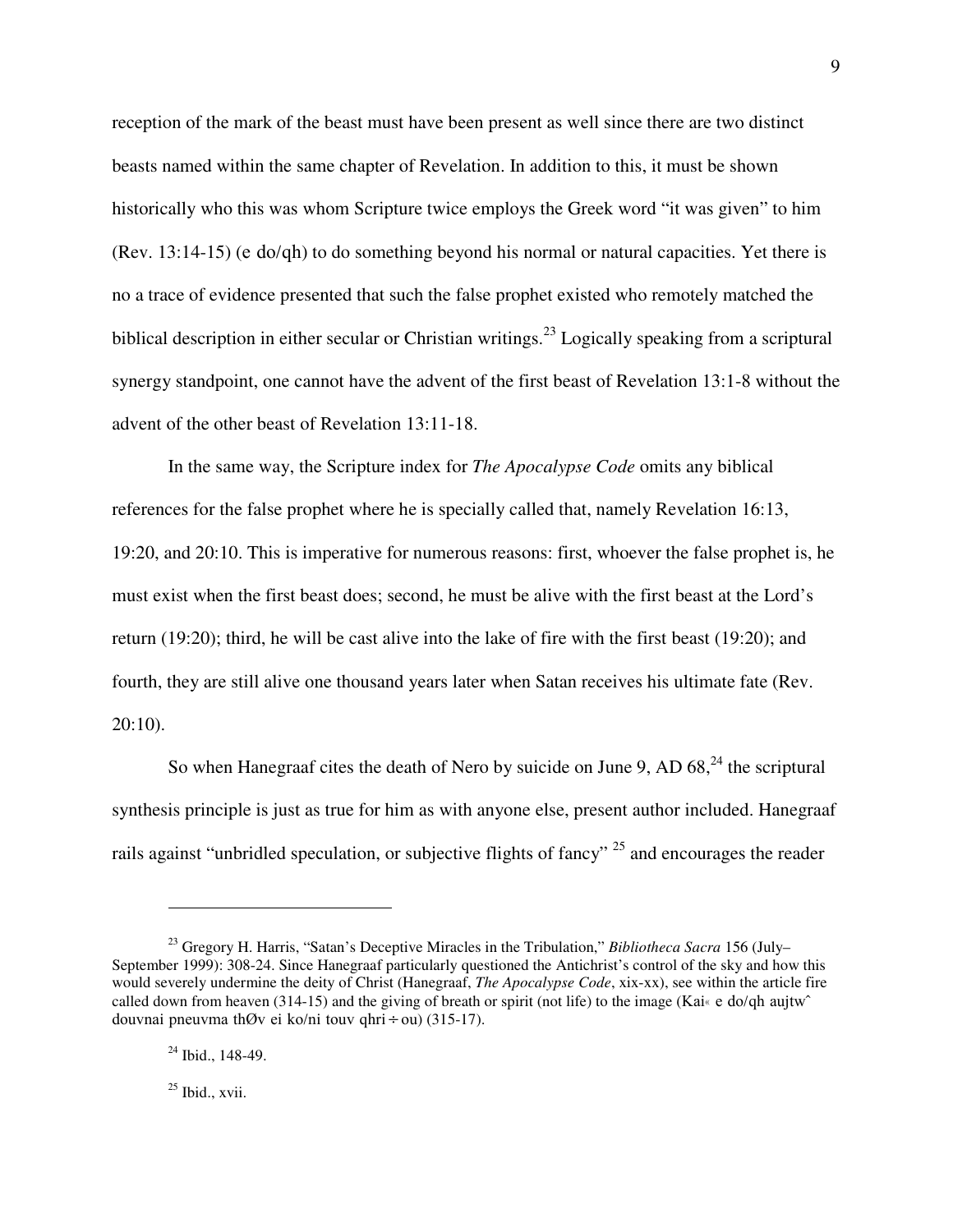concerning his own *The Apocalypse Code*: "In the pages that follow, you will answer these and a host of other questions by internalizing and applying the principles of a methodology called Exegetical Eschatology . . . In the process you will not only be equipped to interpret the Bible for all it's worth but you may well discover that you hold the key to the problem of terrorism in one hand and the fuse of Armageddon in the other."<sup>26</sup> He further states, "Again, armed with Exegetical Eschatology, you will be empowered to make a right judgment."<sup>27</sup>

 To put such principles as Hanegraaf says he employs requires that Jesus Christ returned to earth at the latest on June 8, AD 68—the last full day of Nero's life—because if Nero is the Antichrist, he must be alive at the Lord's return along with his unknown-to-history false prophet who by no means deceived those who dwell on the earth (Rev. 19:20). Either Nero meets these biblical requirements, or he must be discarded as a consideration for failing to fulfill the biblical requirements for the Antichrist. Also, this interpretational approach is not restricted to Nero as some isolated individual; other events revealed throughout the Apocalypse must be considered as well. This would that the entire unbelieving world during the first century, such as those detailed in Acts 2:9-11 (plus whatever the farthest outreaches of the populations were) came through the entire period relatively unscathed. This would include enduring Revelation 12:12 ("Woe to the earth and the sea, because the devil has come down to you, having great wrath, knowing that he has only a short time"), 15:1 ("And I saw another sign in heaven, great and marvelous, seven angels who had seven plagues, which are the last, because in them the wrath of God is finished"), and 16:1 ("And I heard a loud voice from the temple, saying to the seven angels, 'Go and pour out the seven bowls of the wrath of God into the earth'"). Such a concept is incredible: not only

 $26$  Ibid., xxvii.

 $27$  Ibid., 12.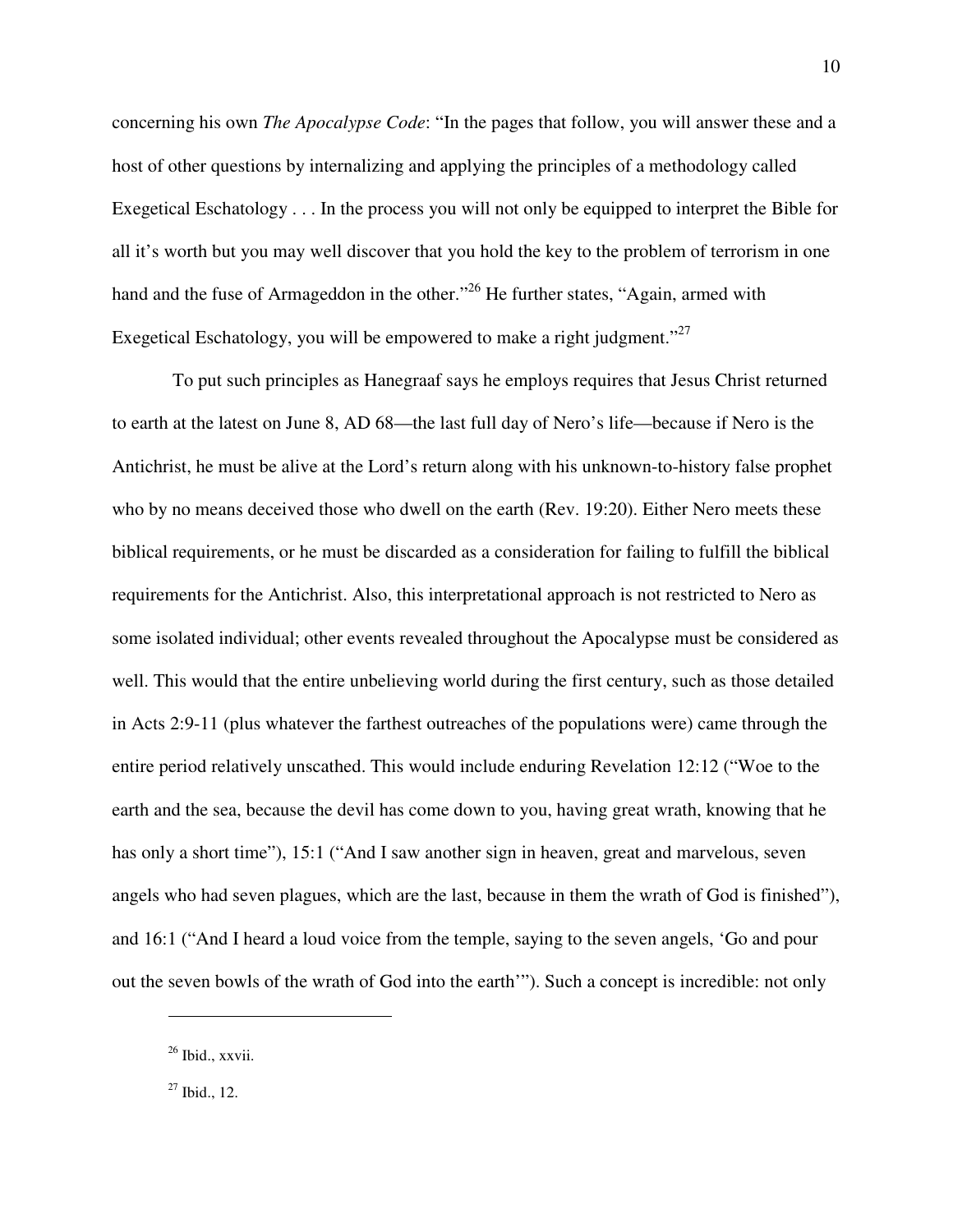did people live through all these things; the world at large did not even notice "the woe to the earth" warning regarding the wrath of Satan, and then later God Himself pouring out His finished wrath in judgment. The just are told to live by faith (Habakkuk 2:4), yet to accept that the life or death of Nero plus, the events of the first century, in anyway remotely matches these Scriptural requirements—plus dozens more—goes vastly beyond accepting by faith.

#### For Those With a Futuristic Understanding of Revelation 13

It should be noted, however, that concerns about the raising of the beast as a resurrection of an individual is not restricted to opponents of a futuristic understanding of the Book of Revelation. Numerous premilliannial stalwarts have also raised many of the same questions and concerns. John Walvoord, who held virtually the same approach to the Book of Revelation as LaHaye, wrestled with the same base problems Hanegraaf does if the Antichrist is indeed killed and then brought back to life by Satan:

The wounding of one of the heads seems instead to be a reference to the fact that the Roman Empire as such seemingly died and is now going to be revived . . . It is questionable whether Satan has the power to restore to life one who has died, even though his power is great.<sup>28</sup>

Pentecost likewise responded against the position of the death and return to life of the future Antichrist with similar concerns. Based on the promise that the dead are brought out of the grave by the voice of the Son of God (John 5:28-29), the beast's return in Revelation 13:3-4 cannot refer to an individual. "Satan does not have the power to give life. Since Christ alone has the power of the resurrection, Satan could not bring one back to life."<sup>29</sup> To sum up his position:

<sup>28</sup> Walvoord, *The Revelation of Jesus Christ,* 199. Later in reference to the second beast giving breath to the image in Rev. 13:15-17, Walvoord again raises the primary concern: "Expositors usually hold that the extraordinary powers given by Satan to the false prophet do not extend to giving life to that which does not possess life, because this is a prerogative of God alone" (ibid., 208).

<sup>29</sup> Pentecost, *Things to Come*, 335.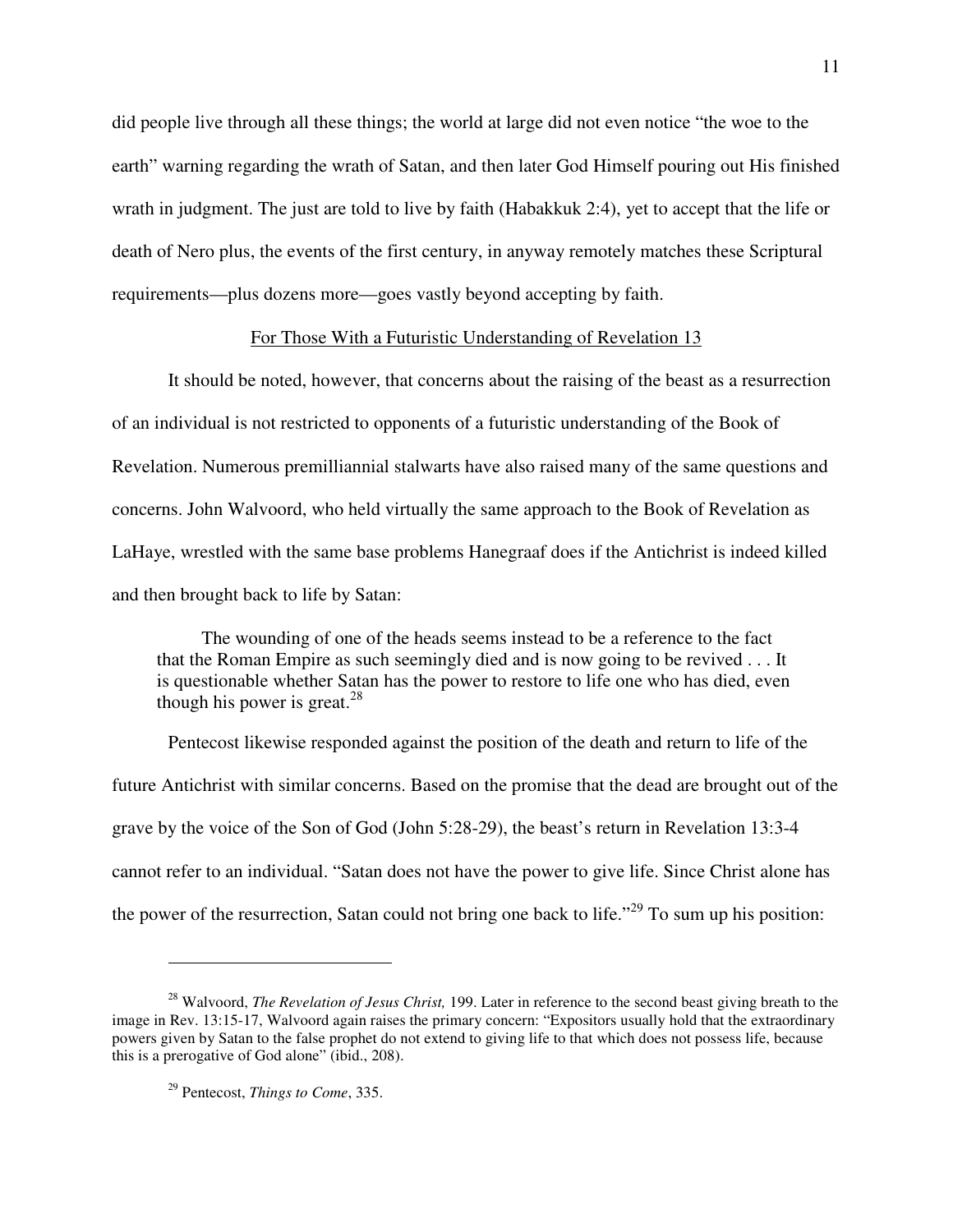"Since all the references to this individual present him as a man, not as a supernatural being, is seems impossible to hold that he is a resurrected individual. It would be concluded that the Beast will not be a resurrected individual."<sup>30</sup>

Others have wrestled with the dilemma of attempting to allow the text to speak for itself, while at the same time struggling with the ramifications of what such an interpretation would entail. Usually they conclude that a future resurrection of an individual will transpire, at least in appearance, but leave the means undecided. Seiss is such an example. In reference to the language used in Revelation 13: 14 of "the beast who had the wound of the sword and has come to life," he writes:

The expression is so strong, definite, and intensified, that nothing less can be grammatically made of it than that real death meant to be affirmed. It is further described as a sword-wound, 'the stroke of his death,' or a stroke which carries death to him who experiences it. A man who has undergone physical death is therefore in contemplation. Whether he comes up again in literal bodily resurrection, or only by means of an obsession of some living man, we may not be able to decide. Whatever the mode, it will be in effect the same as a resurrection. $31$ 

MacArthur likewise, in arguing for the return of the beast in Revelation 13 to refer most

likely to an individual, leaves room for the details to unfold during the Tribulation:

 Whether the death is real or faked (cf. v. 14; 2 Thess. 2:9) is not clear. It may be that the Antichrist is really killed, and God, for His own purposes allows him to be resurrected. More likely, Antichrist's alleged death and resurrection will be a counterfeit of Christ's death and resurrection, staged, as one of the 'lying wonders' perpetrated by the false prophet (13:12-15; 2 Thess. 2:9 NKJV). Antichrist's death will be phony since he never really died. $32$ 

<sup>30</sup> Ibid., 335-36.

<sup>31</sup> Seiss, *The Apocalypse*, 325.

<sup>32</sup> John MacArthur, *Revelation 12–22*, The MacArthur New Testament Commentary (Chicago: Moody Press, 2000) 45-46.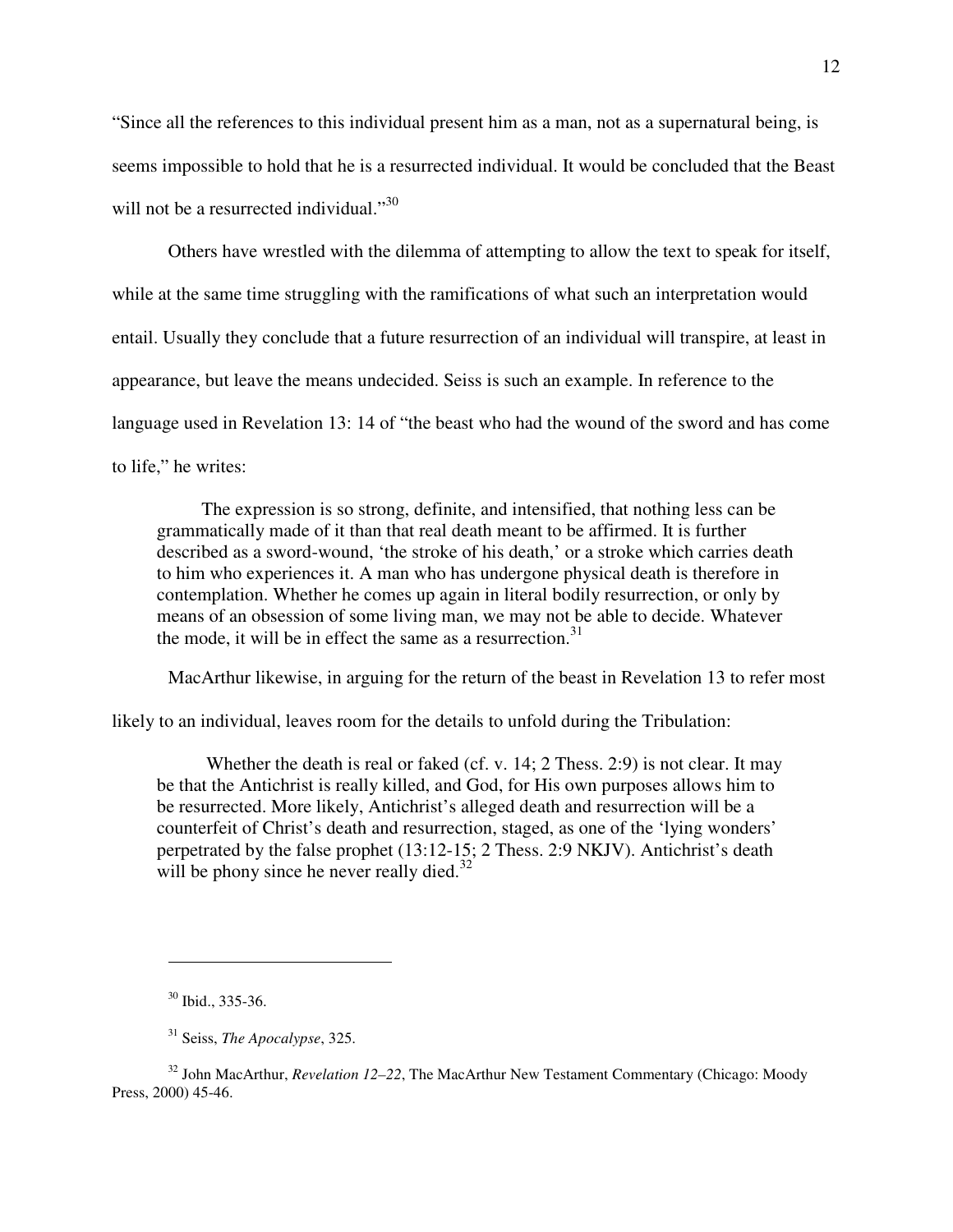The purpose of this article is to present a third position between the two opposing positions. It will address the concerns of those who consider it a biblical impossibility for the Antichrist to die and return to life. It will also offer an alternative proposal and solution for those who hold that the return of the beast will, in fact, be an authentic death and return to life of the Antichrist himself performed by Satan, and attempt to support this biblically.

#### Preliminary Considerations

As an initial consideration in addressing the various positions, it should be noted that John wrote what he saw (e.g., Rev. 1:2; 13:3), as he had earlier been instructed by the Lord (Rev. 1:11, 19). Scripture does not disclose who brought the beast back to life in Revelation 13. God revealed this future event to John, who recorded what God had made known to him, but neither God nor the apostle explained the means of the beast's return or its significance. John himself may not have even understood at the time how the fatal wounding of the beast and his subsequent return to life transpired, such as when he later marveled about the great whore of Revelation 17:6-7. Identification of the source of the beast's return, if it is identifiable at all, must come from consideration of related passages, especially those found within the Book of Revelation.

Furthermore, Revelation 13 is not an isolated event. Whatever position one takes for the wound of the beast in Revelation 13:3, will reflect on other matters related to the beast, particularly his descent out of the abyss, which is actually mentioned before his advent to the world in Revelation 13. For instance, the first reference to the beast in Revelation occurs in 11:7, where it describes him as "the beast that comes up out of the abyss," who will make war against God's two witnesses. This verse simply states the beast will emerge out of the abyss without any other additional information or explanation. More details about this ascent will be revealed later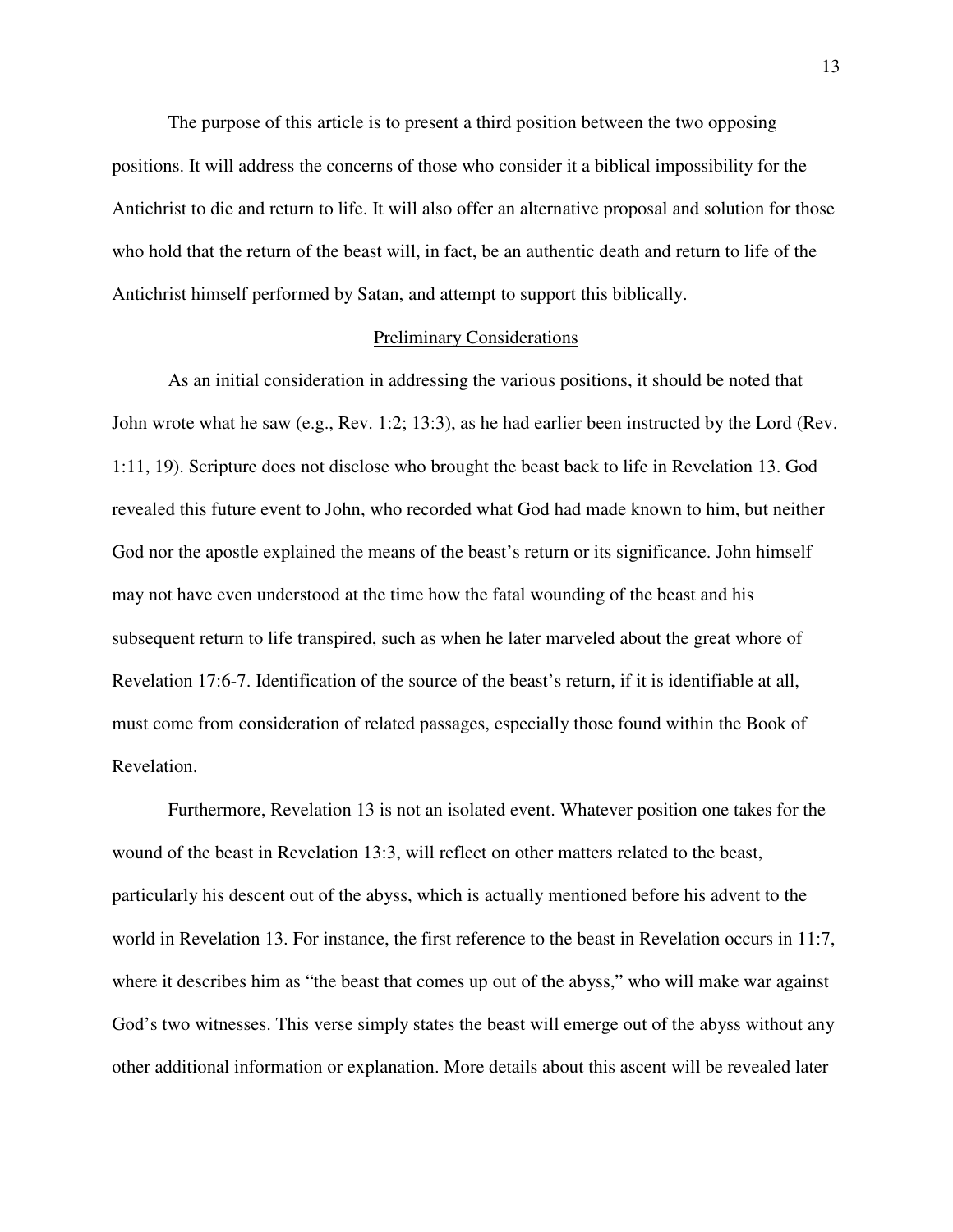in Revelation 13 and 17. The first reference, Revelation 11:7, "gives no time frame for his ascent from the abyss (Lenski, Caird), but later discussion will suggest it coincides with his ascent from the sea in  $13:1.^{33}$  Somehow and in some way that same beast must be in the abyss and likewise ascend out of it, as shown in Revelation 17:8: "The beast that you saw was and is not, and is about to come up out of the abyss and to go to destruction. And those who dwell on the earth will wonder, whose name has not been written in the book of life from the foundation of the world, when they see the beast, that he was and is not and will come." Ultimately how one interprets these passages directly relates to how one understands the resurrection of the beast in Revelation 13: Is the death of the beast, his descent into the abyss and subsequent return out of it a reference to a future individual, or does this refer to the beast as a revived world empire? Obviously, if the beast (the individual) is never killed, he will never descend into the abyss. Furthermore, if the beast (the individual) never descended into the abyss, he will never emerge from it either.

Finally, for the sake of brevity, it is not the intent of this article to argue the legitimacy of the Book of Revelation as canonical, its authorship, or to the many valid reasons for holding the futuristic view of this self-attested and divinely-attested prophecy (Rev. 1:3: 22:7, 10, 18-19).<sup>34</sup> Neither does this article argue for the future existence of the literal Antichrist and the False Prophet as actual human beings who will meet their demise at the return of the Lord instead of viewing them as symbols for some supposed system of thought which Christ will ultimately

<sup>33</sup> Thomas, *Revelation 8-22,* 93.

 $34$  For an excellent introduction on the Book of Revelation and related matters, see Robert L. Thomas, *Revelation 1–7: An Exegetical* Commentary (Chicago: Moody Press, 1992) 1-46. Of special relevance for this article are the sections "Prophetic Style of the Apocalypse" (23-29) and "Hermeneutics for Interpreting the Apocalypse" (29-39). For the significant and severe ramifications of attempting to have all prophetic events occur in the first century A.D., see Dennis M. Swanson, "International Preterist Association: Reformation or Retrogression?," *The Master's Seminary Journal* 15/1 (Spring 2004): 39-58.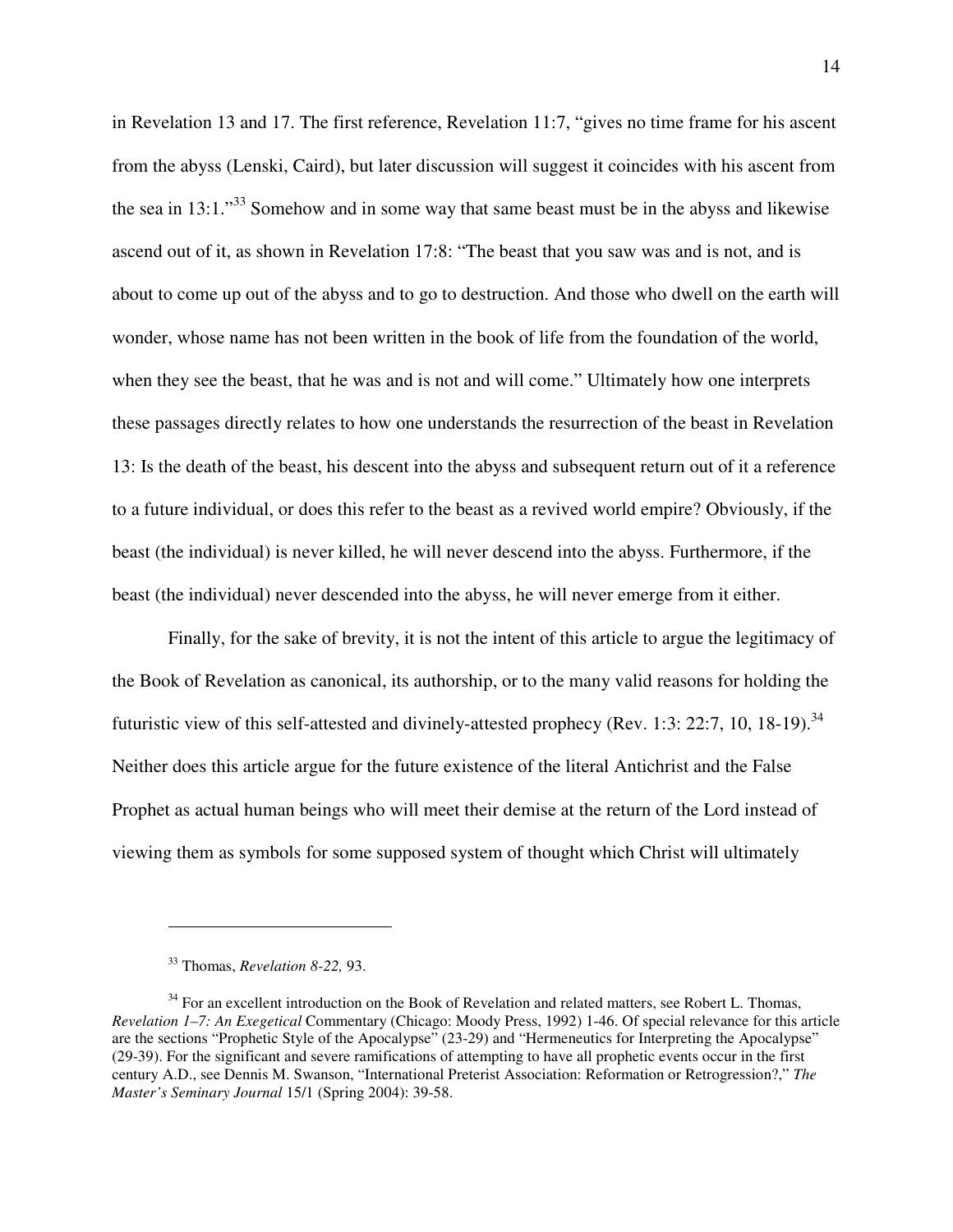conquer at His return.<sup>35</sup> In that regard, then, most of the examination in this article deals primarily with those who hold a premillennial understanding of the Book of Revelation. Also, since the Antichrist and False Prophet are cast into the lake of fire at Messiah's return (Rev. 19:20), it is not the purpose here to support the existence of hell, the Great White Throne judgment of Revelation 20:11-15, nor the eternal condition of the damned.<sup>36</sup>

It should be further noted that previous articles have dealt with many of the issues raised against any supernatural view of understanding the signs and wonders repeatedly predicted for the Tribulation. This includes both the return to life of the beast of Revelation  $13:3^{37}$  and the authenticity of the satanic miracles during the Tribulation.<sup>38</sup> Again, although not the primary purpose of this paper, Hanegraaf's sweeping claims in regard to what Satan performing authentic miracles would do to a Christian worldview and that Satan can only parody the miracles a Christ,

<sup>35</sup> Such as Herman Hoeksema, *Behold He Cometh* (Grand Rapids: Reformed Free Publishing, 1969) 634, who states in reference to the beast and false prophet being cast into the lake of fire: "There is no question of the fact that they are here represented as very concrete and individual persons. But this does not necessarily indicate that there shall be but one person who is the Antichrist and another individual who is the false prophet. It denotes rather, in the first place, that here we have the end of the deviltry and rebellion and antichristian power. Without any form of trial they are destroyed forever." Actually, the two are not destroyed but cast living into the lake of fire, and are still tormented there one thousand years later in Revelation 20:10. Hoeksema does not explain how a system itself can be tormented in the lake of fire, nor how a system could exist without its adherents who are killed at this time but not thrown into the lake of fire. Also, if two of the components of Revelation 19:20 are symbolic representations for evil, is the third component Satan also just a representation for all wickedness, or is he a genuine living being who will suffer eternal torment (Rev. 20:10)?

<sup>&</sup>lt;sup>36</sup> The Master's Seminary dedicated the entire issue of its Fall 1998 journal to presentations of a biblical doctrine of hell. It likewise responded to the alarming increase in the rejection of biblical tenets concerning hell by those who consider themselves evangelicals. For articles relevant to this study see Richard L Mayhue, "Hell: Never, Forever, or Just For Awhile?," *The Master's Seminary Journal* 9/2 (Fall 1998): 129-45; Larry D. Pettegrew, "A Kinder, Gentler Theology of Hell?" *The Master's Seminary Journal* 9/2 (Fall 1998): 203-217; and Trevor P. Craigen, "Eternal Punishment in John's Revelation, "*TMSJ* 9/2 (Fall 1998): 191-201.

<sup>37</sup> See Gregory H. Harris, "The Wound of the Beast in the Tribulation," *Bibliotheca Sacra* 156 (October– December 1999): 459-68 for different views concerning the fatal wound of the beast and his return to life.

<sup>38</sup> Harris, "Satan's Deceptive Miracles in the Tribulation," 3-8-24.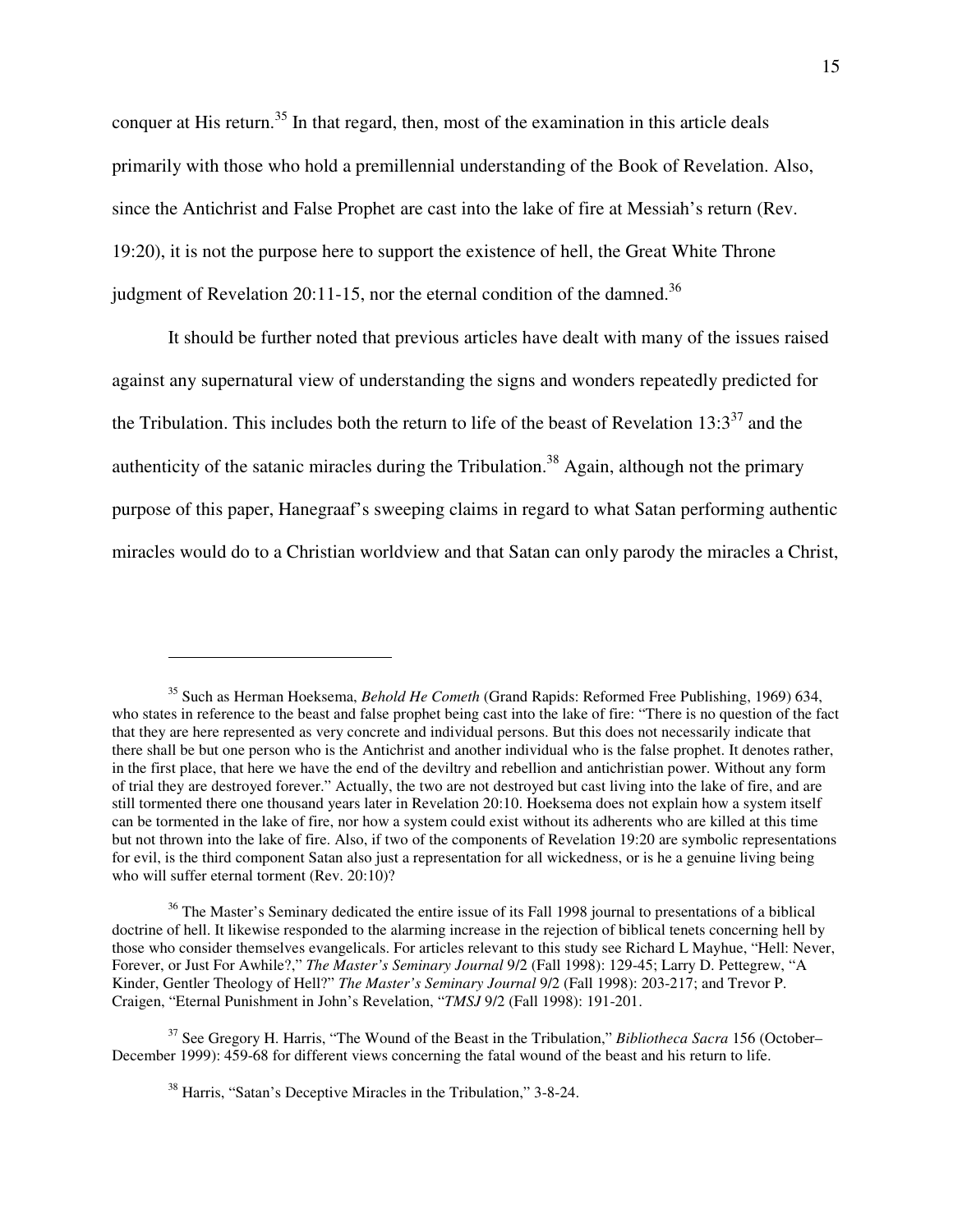needs at least to be considered.<sup>39</sup> One of many points could be raised to consider: Did Judas actually do miraculous works, or were they only parodies of miracles? This is important because of the implications of how this relates to Matthew 10:1: "And having summoned His twelve disciples, He gave them authority over unclean spirits, to cast them out, and to heal every kind of disease and every kind of sickness." Matthew 10:4 presents Judas as one of the twelve to whom Jesus gave such power to do miracles. Nothing within the biblical texts presents Judas as not doing the same authentic miracles that the other apostles did. Here then was an unbeliever, who ultimately became a tool of Satan, who was temporarily granted authority by Jesus to perform authentic miracles. It did not create any dualistic worldview in the mind of Jesus, or He never would have done it this way. Also, if Jesus granted to one "son of perdition" (oJ ui  $\alpha\$  thvß aÓpwlei $\div$ aß) (John 17:12) the temporary authority to perform authentic miracles, it should not be totally surprising if He grants another "son of destruction" ("perdition") (oJ ui  $o\$  thvß  $aOpwlei \div aB$ ) in 2 Thessalonians 2:3 likewise to perform authentic miracles, if such is God's holy design.

Even though previous studies have dealt with this, one statement should not lightly overlooked or set aside as unimportant: The Tribulation will be a unique time in history and unparallel in satanic evil, power, and worldwide deception.<sup> $40$ </sup> The Bible not only repeatedly presents statements with very specific details about the unprecedented deception that will occur during the Tribulation, it also presents multiple strong warnings regarding the coming deception as well as the means to avoid it. The *worldwide* magnitude of the promised deception, and not

<sup>39</sup> Hanegraaf, *The Apocalypse Code*, xix-xx.

<sup>40</sup> Gregory H. Harris, "Satan's Work as a Deceiver," *Bibliotheca Sacra* 156 (April –June 1999): 190-202. For biblical statements about the deception of the tribulation, see pages 196-197; for the multiple warnings about tribulational deception, see pages 198-99.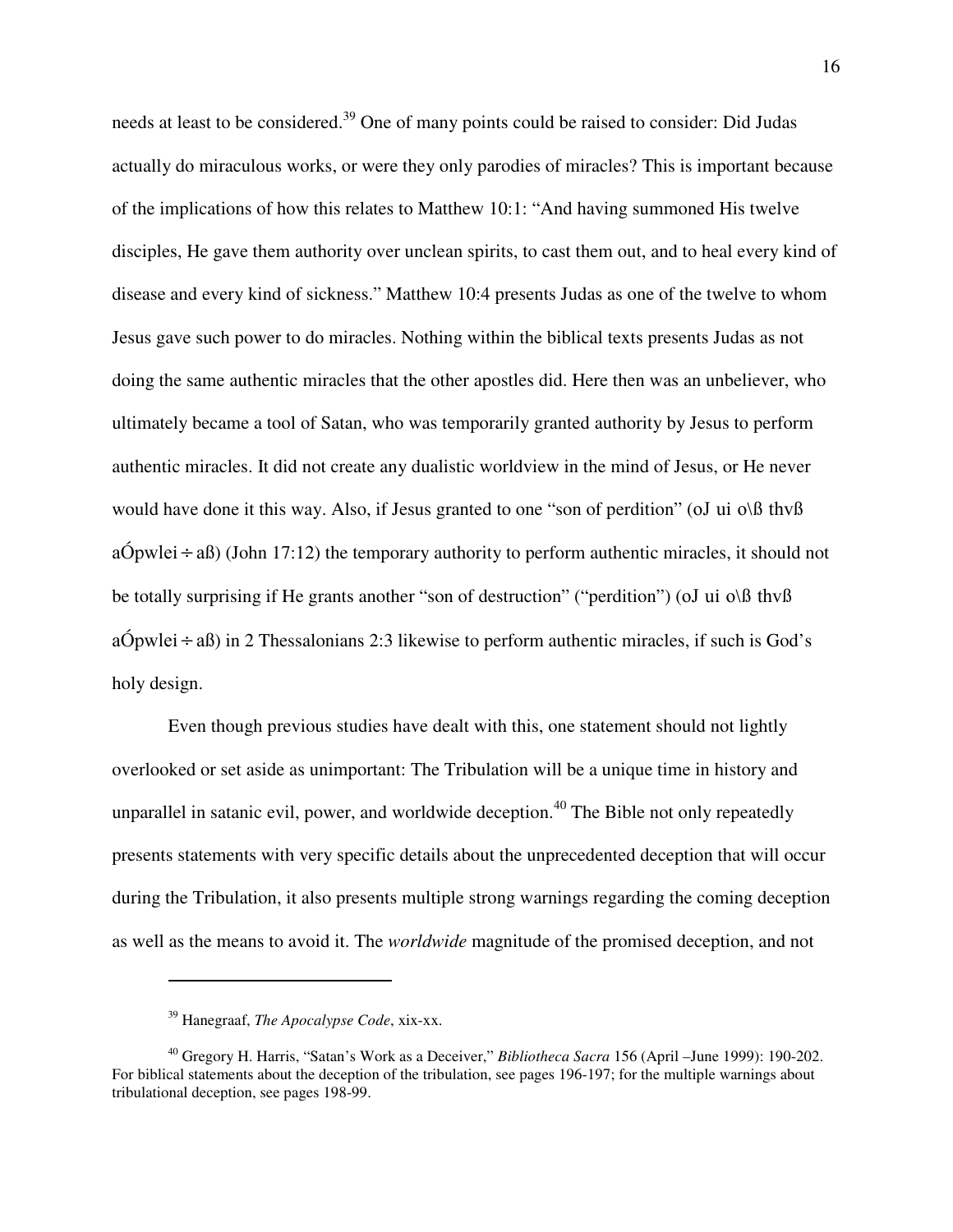mere pockets of isolated deception, must be kept in the forefront of studying matters related to the Tribulation, and something that has no historical precedence. $41$ 

# The Judgments of God's Enemies at Christ's Return

Since the ultimate fate of the beast is not an object of contention among premillennialists, beginning with his demise will be useful in addressing other matters and events associated with him. The return to earth of Jesus Christ begins a series of judgments and blessings that culminates for this earth with the Great White Throne judgment, followed by the new heavens and new earth. That the judgments commence at the Lord's return should not be surprising since Jesus had taught as much in John 5:22, stating, "not even the Father judges anyone, but He has given all judgment to the Son" (aOlla) th\n kri ÷ sin pa san de ÷ dwken tw° ui w°), the perfect active indicative bearing witness to the permanency of the Son's right to execute "all judgment." Morris comments on this verse:

The thought moves on to that of judgment. Arising out of the life-giving activities of the Son comes the thought that the Father does not judge people. This was something new to Jews. They held that the Father was the Judge of all people, and they expected to stand before him at the last day. Jesus tells them now that the Father will exercise his prerogative of judging for the express purpose of ensuring that people give the Son the same honor as they do to himself. . . . This is very close to an assertion of deity. $42$ 

As Pentecost previously noted, later in the same chapter Jesus expanded on the judgment that He will accomplish: "Do not marvel at this; for an hour is coming, in which all who are in the tombs shall hear His voice, and shall come forth; those who did the good deeds to a

 $41$  For a listing of the biblical references regarding the massive extent of the deception of the tribulation, see ibid., 199-202.

<sup>42</sup> Morris, *The Gospel According to John*, 279.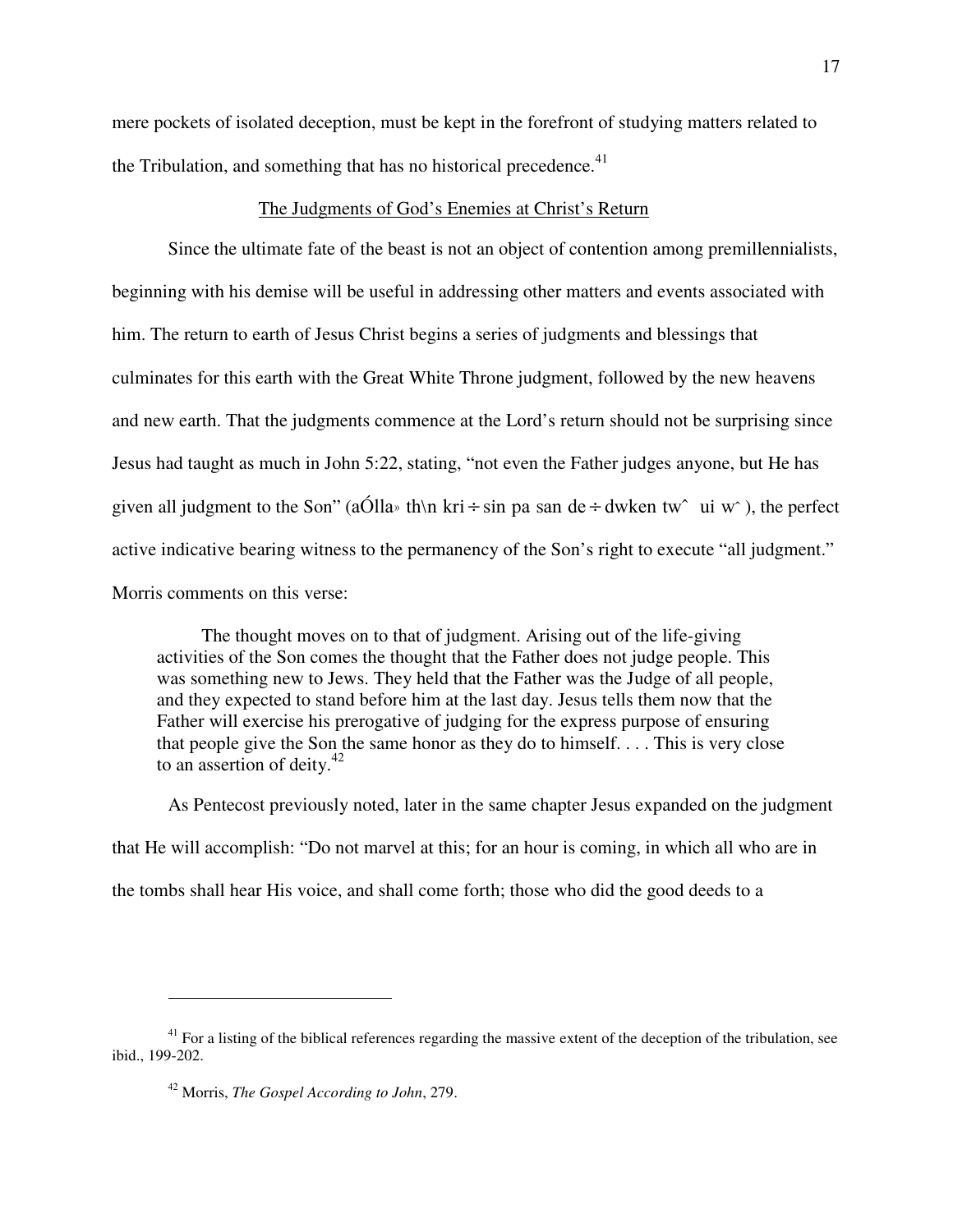resurrection of life, those who committed the evil deeds to a resurrection of judgment" (John

5:28-29).

Revelation 19:19-21 describes the first judgment Jesus will perform after His return to earth:

And I saw the beast and the kings of the earth and their armies, assembled to make war against Him who sat upon the horse, and against His army. And the beast was seized, and with him the false prophet who performed the signs in his presence, by which he deceived those who had received the mark of the beast and those who worshiped his image; these two were thrown alive into the lake of fire which burns with brimstone. And the rest were killed with the sword which came from the mouth of Him who sat upon the horse, and all the birds were filled with their flesh.

Only the Beast and the False Prophet receive immediate eternal judgment at Christ's return as they are cast living (zw
nteß) into the lake of fire. This is the first biblical occurrence to the term "lake of fire" used in reference to hell. The Bible presents those who die outside of the Lord await the final judgment being confined in *Sheol* of the Old Testament, which is generally considered synonymous with the New Testament use of *Hades*. <sup>43</sup> Walvoord's point is valid and considered standard among premillennialists: "By comparison with other scriptures, it seems that the beast and the false prophet are the first to inhabit the lake of fire."<sup>44</sup> Likewise: "These who were Satan's masterpieces precede Satan himself to this final place of everlasting punishment into which he is cast a thousand years later  $(20:10)^{4,5}$ 

The final judgment of Satan occurs later, after one thousand years, at the end of the Millennial Kingdom, and after his final rebellion. Revelation 20:10 states: "And the devil who

<sup>43</sup> Harry Buis, "Hades," in *Zondervan Pictorial Encyclopedia of the Bible*, ed. Merrill C. Tenney (Grand Rapids: Zondervan, 1976): 3:7-8; see also Buis, "Sheol," in ," *Zondervan Pictorial Encyclopedia of the Bible,* 5:395. For a biblical basis for the use of all terms related to damned, including Tartaros and Gehenna, see Pentecost, *Things To Come,* 555-61.

<sup>44</sup> Walvoord, *The Revelation of Jesus Christ*, 280.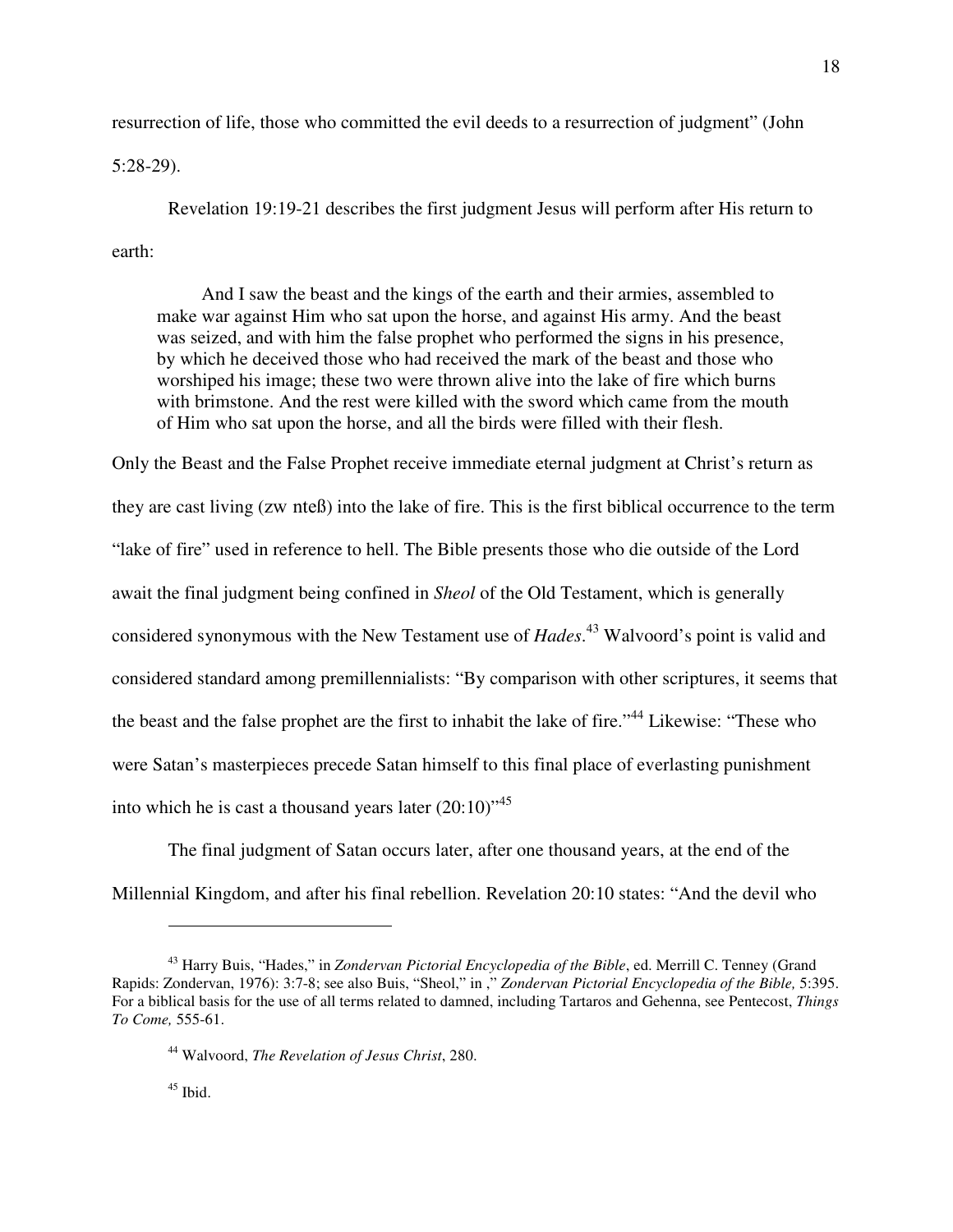deceived them was thrown into the lake of fire and brimstone, where the beast and the false prophet are also; and they will be tormented day and night forever and ever." For those who do not bring their own established theology or philosophical presuppositions and allow the text to speak for itself, Mayhue states the pertinent conclusion as it relates to the eternality of hell: "In Rev 19.20, the beast and the false prophet are thrown alive into the lake of fire. One thousand years later they are still alive (20:10). The phrase in 20:10, 'tormented day and night forever,' indicates that what their previous tormented experience had been for a millennium would continue throughout eternity."<sup>46</sup> Walvoord concurs:

In the divine act of judgment which casts Satan into the lake of fire, he joins the beast and the false prophet who preceded him by one thousand years. The text should be understood as teaching that both the beast and the false prophet are still in the lake of fire when Satan joins them, a thousand years after being cast into it. It is most significant that the verb [shall be tormented] is in the third person plural, indication that the verb should be understood as having for its subjects not only Satan but also the beast and the false prophet.<sup>47</sup>

The final judgment depicting all the remaining lost will be the Great White Throne

judgment of Revelation 20:11-15:

 $\overline{a}$ 

And I saw a great white throne and Him who sat upon it, from whose presence earth and heaven fled away, and no place was found for them. And I saw the dead, the great and the small, standing before the throne, and books were opened; and another book was opened, which is the book of life; and the dead were judged from the things which were written in the books, according to their deeds. And the sea gave up the dead which were in it, and death and Hades gave up the dead which were in them; and they were judged, every one of them according to their deeds. And death and Hades were thrown into the lake of fire. This is the second death, the lake of fire. And if anyone's name was not found written in the book of life, he was thrown into the lake of fire.

<sup>46</sup> Mayhue, "Hell: Forever, Never, or Just Awhile?," 139.

<sup>47</sup> Walvoord, *The Revelation of Jesus Christ*, 304.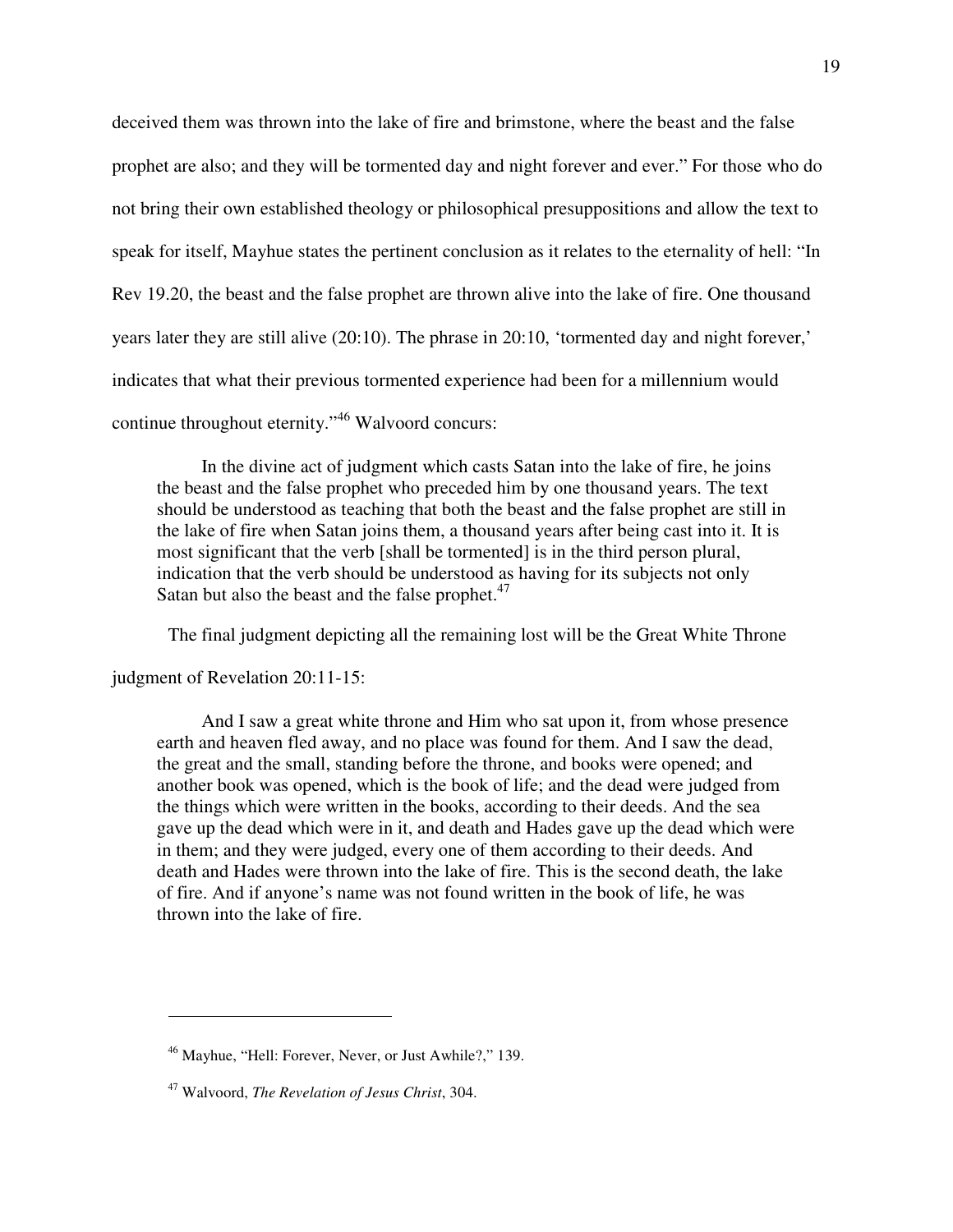Here is the final judgment of the eternally damned, as they are thrown into the lake of

fire: $48$ 

Inasmuch as the first resurrection was completed before the thousand year reign began (Rev. 20:5), "the dead" referred to in Revelation 20:11-12 can only be those who were left behind at the out-resurrection [i.e. the resurrection of the righteous] from the dead ones and who constituted those that are raised up unto damnation. The second resurrection, better termed the resurrection of the damnation, includes *all who are raised to eternal condemnation*. 49

Chafer concluded the same thing: "*All the wicked dead* are here resurrected and stand

before God to be judged. That the Judge is the Lord Jesus Christ Himself is clear from John 5:27,

where it states that the Father 'hath given him authority to execute judgment also, because he is

the Son of man." $50$ 

 $\overline{a}$ 

It is also evident that with death and Hades emptied of all its inhabitants, there will be no

place for the unredeemed to escape their final judgment:

The intermediate state, personified in the double title "death and Hades," (20:13), releases its grip with the result that the unrighteous dead are raised for their individual accounting. The use of the personification a second time (v. 14) may simply refer to the end of death and the intermediate state, that is, death will meet its end and will not be there to disturb the new heavens and the new earth. Thus, none of the unrighteous dead will escape sentencing. $51$ 

<sup>50</sup> Lewis Sperry Chafer, *Major Bible Themes* (Dallas: Dallas Theological Seminary, 1926, 1953; revised by John F. Walvoord Grand Rapids: Zondervan, 1974) 367; italics added.

<sup>51</sup> Craigen, "Eternal Punishment in John's Revelation," 195.

<sup>&</sup>lt;sup>48</sup> Hoekema considers this a judgment for both the saved and unsaved alike. "The Scripture further teaches that all human beings who ever lived will have to appear before this final judgment seat" (Anthony A. Hoekema, *The Bible and the Future* (Grand Rapids: William B. Eerdman's Publishing Company, 1979) 257. "If all men are to appear before the judgment seat, this must include all believers" (ibid.). For a rebuttal to a singular resurrection of the saved and the lost, see Pentecost, *Things To Come*, 398-407.

<sup>49</sup> Ibid. 398; italics added.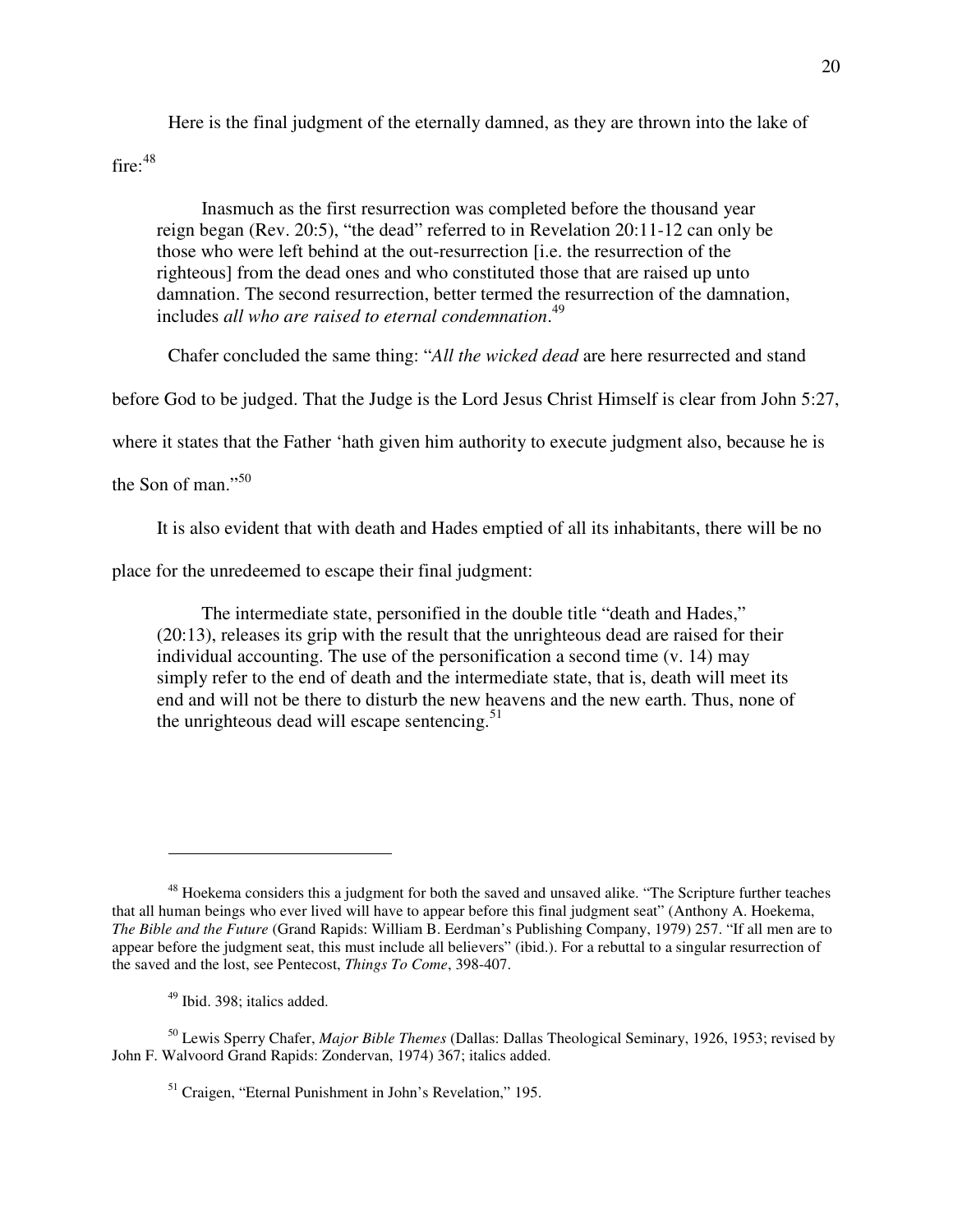Walvoord writes of the evident necessity of the unsaved to undergo a transformation of their bodies in order to endure the eternal hell, similar to the resurrected bodies the redeemed will have previously received:

Like the righteous, they are given bodies which cannot be destroyed. But while the righteous receive bodies that are holy and suited for the presence of God, the wicked dead receive bodies that are indestructible and suited for eternal punishment. They are still wicked and still in rebellion against God. The Scriptures are very clear that if anyone's name is not found in the Book of Life, he will be thrown into the lake of  $\text{fire}$ <sup> $,52$ </sup>

Without any additional details or information, Jesus had alluded to the body aspect of the final judgment in Matthew 10:28: "And do not fear those who kill the body, but are unable to kill the soul; but rather fear Him who is able to destroy both soul and body in hell." So with the Great White Throne judgment, thus concludes the totality of God's judgments against both Satan and his angels and unredeemed mankind.

### Significance of Revelation 19 on Understanding Revelation 13

As noted, enduring the lake of fire necessitates bodies fit to endure such punishment vastly beyond present human frailties. However, in agreement with what has previously been written in reference to the unsaved receiving bodies fit for eternal damnation, the same thing must equally be true for the Antichrist and the False Prophet as well. In order for the Antichrist and the False Prophet to be two genuine human beings, at some time—either before or at Revelation 19:20—these two individuals must likewise receive bodies fit to endure the everlasting torment God has promised. Simply put, at some point the two beasts must change from a human to super human capacity. This must occur, or else the two could never endure the lake of fire for even a fraction of a second, and certainly by no means would they still be there

<sup>52</sup> John F. Walvoord, *The Prophecy Knowledge Handbook* (Wheaton: Victor Books 1990) 671.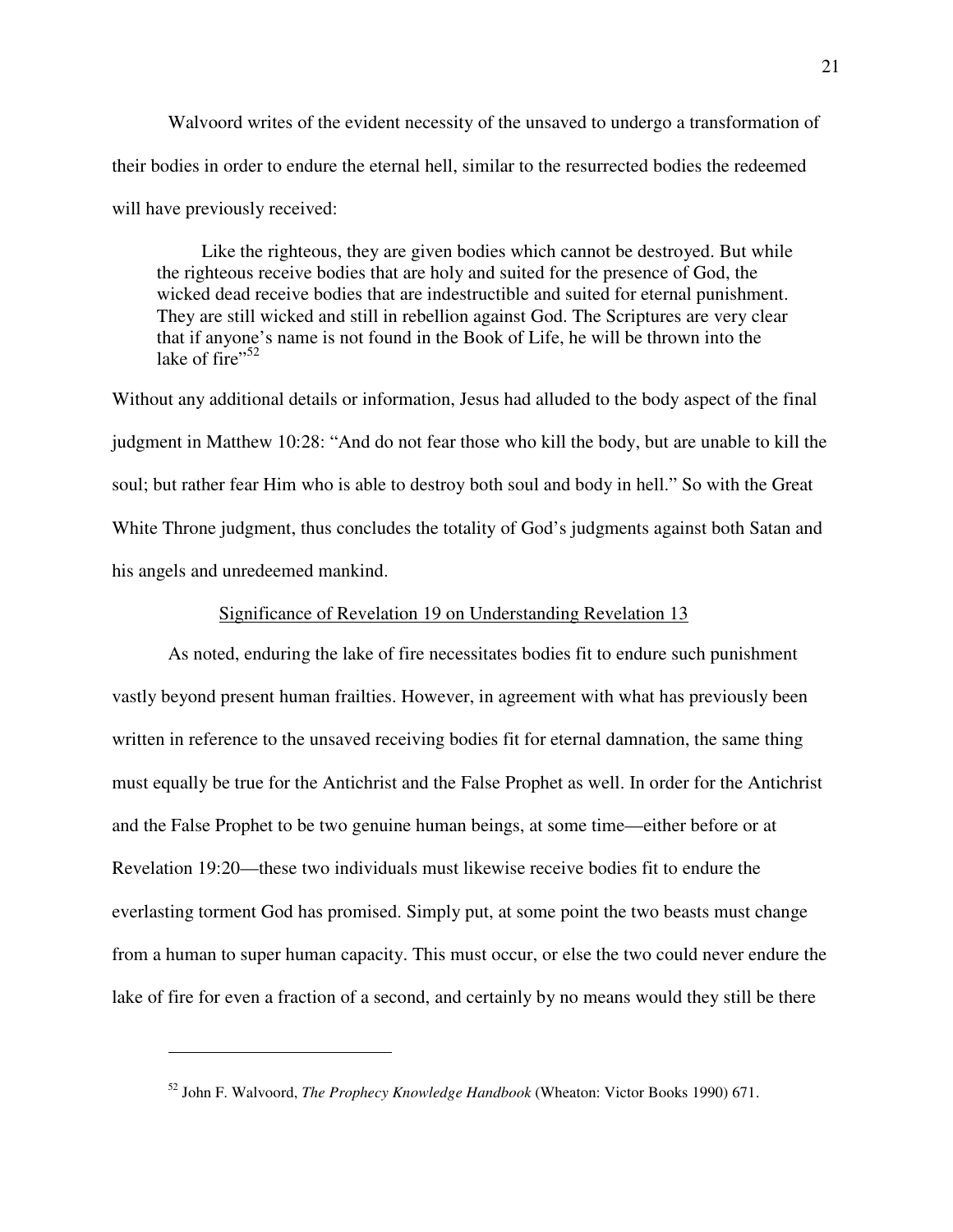one thousand years later when Satan is cast into hell, "where the beast and the false prophet are also; and they will be tormented day and night forever and ever" (Rev. 20:10).

The beast being cast alive into the lake of fire and still being alive when Satan is thrown in makes the restoring to life of the slain beast in Revelation 13 much more plausible. Since these two designated agents of Satan must ultimately receive a supernatural translation, and do so before the remainder of all the damned of all time, Revelation 13 has the best biblical support of when this will transpire. Thomas shows the cohesion of these verses:

It is best to identify this restoration to life with an end-time satanically controlled king who will come to the world as a false Christ. This allows for the interchangeability of the head with the whole beast—i.e., the king with his kingdom—as vv. 12, 14 require. It coincides with further details to come in 17:8 [the beast coming out of the abyss]. It agrees with a final climatic appearance of the beast in history as a person, in concert with the vision's focus on the future (Kiddle). This means a future sequence that will be a close counterfeiting of Christ's death and resurrection. The climax of history will include a healing . . . of an individual that closely approximates the resurrection of Christ from the dead. The question as to whether Satan has the power to restore a dead person to life (Walvoord) requires no answer here. Whether the beast performs this marvelous feat through deception or through power permitted by God, it still brings him into the limelight as never before.<sup>53</sup>

While in agreement with Thomas' conclusion, it is the intent of this article to determine whether God or Satan restores the beast to life. While this may seem to be an extremely ambitious undertaking, biblical references actually give clear indication as to whether this is an authentic resurrection or not and actually who accomplishes it. Even beyond what has already been examined, one tremendously significant deduction warrants consideration: *The Antichrist and the False Prophet are the only two unsaved human beings in all history who will be permitted by God to bypass the Great White Throne judgment* (Rev. 20:11-15). In keeping with the divine promise that *all* judgment (th\n kri÷sin pa san) has been given to the Son, that these

<sup>53</sup> Thomas, *Revelation 8-22*, 158-59.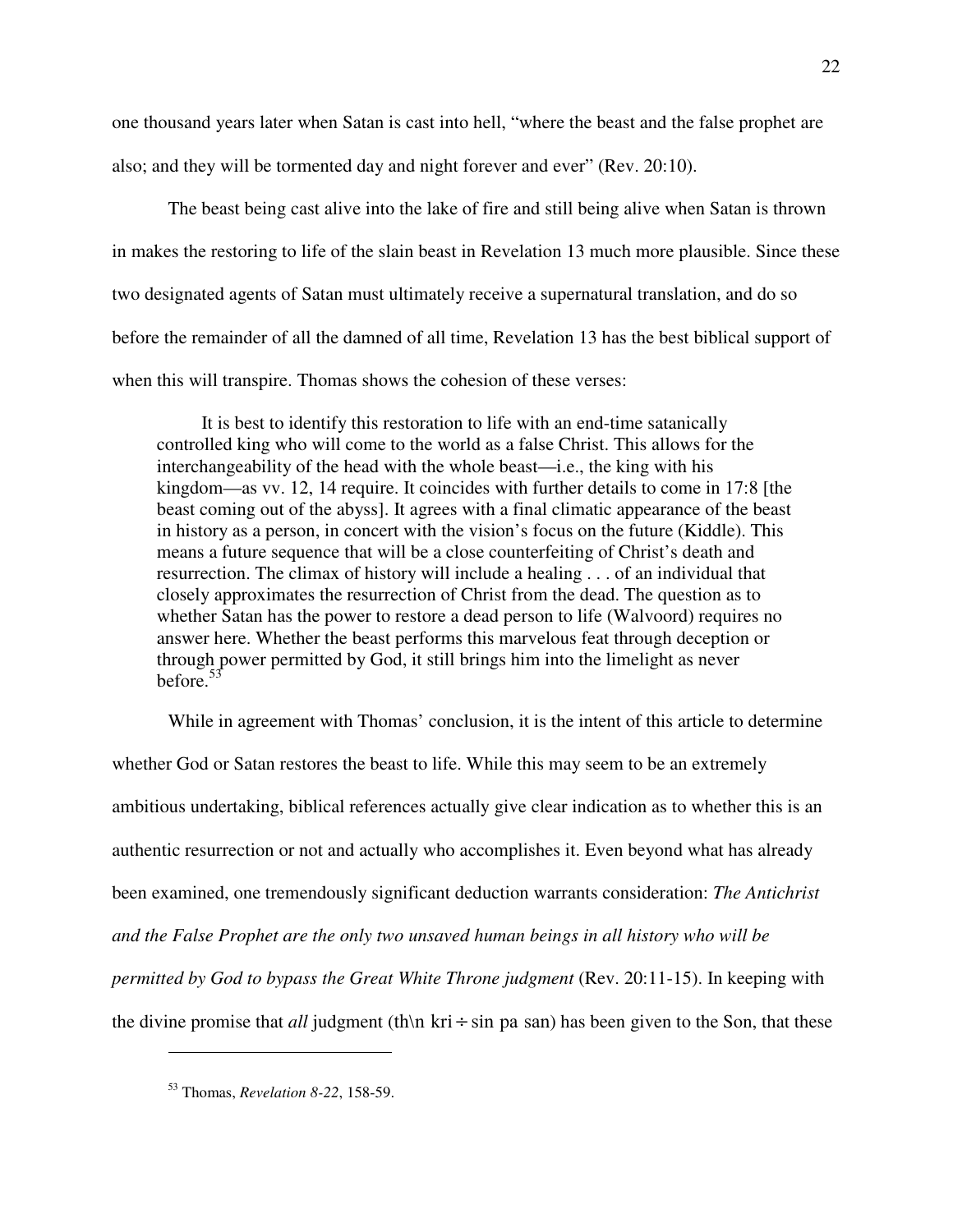two are exempt from the Great White Throne judgment is solely God's doing—not Satan's. The devil has nothing whatsoever to do with any of the judgments of God, other than enduring what God has prepared for him and his angels (Matt. 25:41). Furthermore, Satan will already be in the lake of fire, joining the two previous inhabitants, before this final judgment begins. Since all judgment has been given to the Son, this obviously is the Son's ultimate will and accomplishment. He Himself will seize the Antichrist and the False Prophet and cast them alive into the lake of fire. He Himself has already determined that, unlike the remainder of the unredeemed, the Antichrist and the False Prophet—although authentic human beings—will not stand before Him in judgment at the promised Great White Throne with the entirety of the lost throughout the ages. Satan has no part whatsoever with any aspect of this, only the Godhead. Certainly no "dualistic worldview" exists "in which God and Satan are equal and opposite powers competing for dominance."<sup>54</sup>

At some time before being cast into the lake of fire in Revelation 19:20, which occurs before the inauguration of the Millennium, the two beasts must receive *from God* bodies fit for enduring this torment, as will be true for anyone else who eventually will be thrown into the lake of fire. Just as Walvoord wrote of the necessity of those going to eternal torment must receive such resurrected bodies in order to endure,  $5<sup>5</sup>$  so also must the Antichrist and the False Prophet. In fact, it seems as though these two staunch enemies of God most likely will have already received their resurrected bodies before this since no indication is made of any kind of translation of the two beasts at the Lord's return. Instead of being slain with the remainder of lost humanity and

<sup>54</sup> Contra Hanegraaf, *The Apocalypse Code*, x.

<sup>55</sup> Walvoord, *The Prophecy Knowledge Handbook*, 671.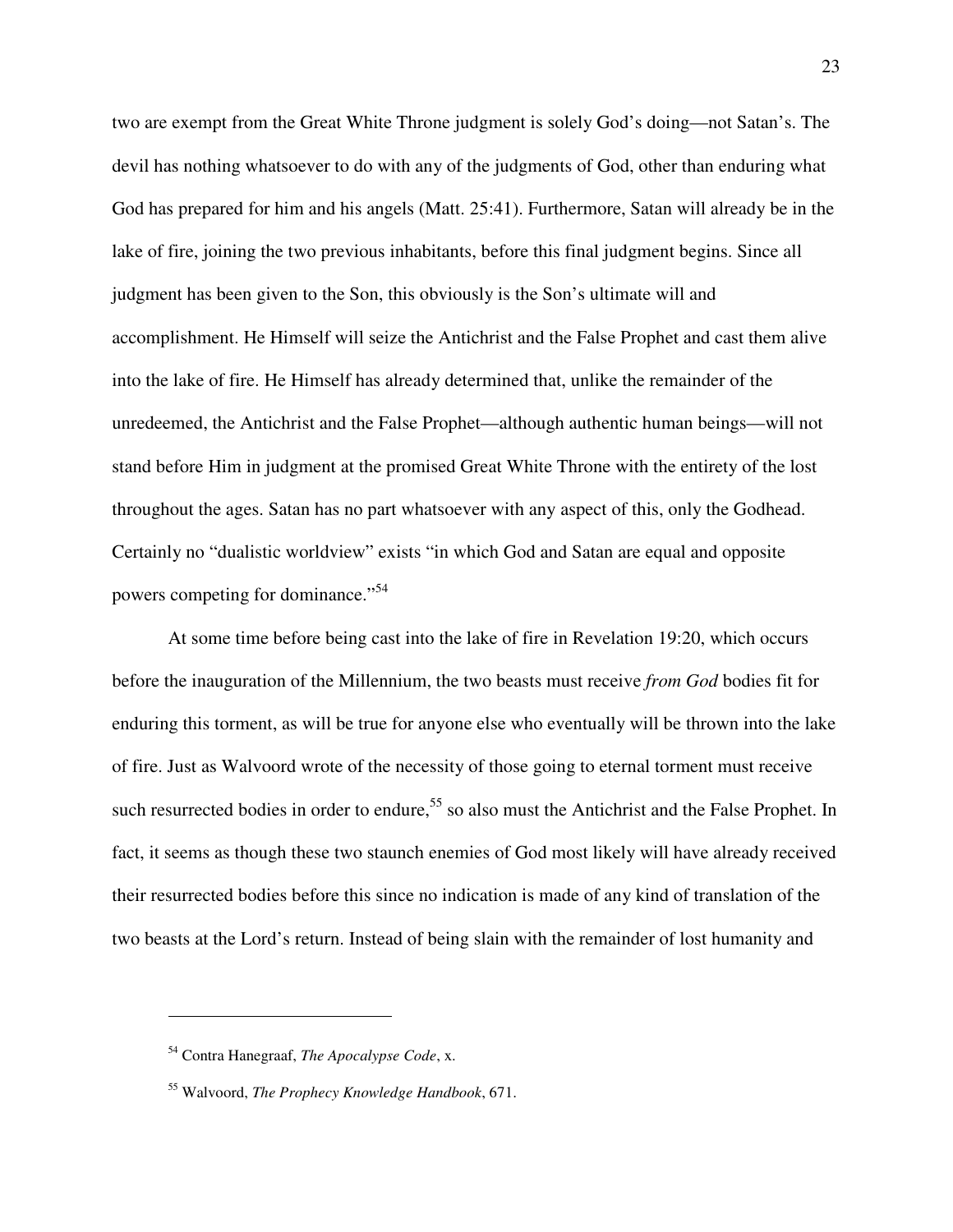then thrown into the lake of fire, these two will not be killed, but instead will be thrown living (zw nteß) into the lake of fire.<sup>56</sup>

That the two beasts must receive supernatural bodies one thousand years before the rest of the lost will factors into the interpretation of related verses regarding the beast. For instance, part of the rationale for some that the wound of the beast and his return to life cannot be an individual emerges from what they consider the chronology of the judgments as given in Scripture. In reasoning that a resurrection in Revelation 13 could not be a return to life of a human being, Pentecost asserts: "The wicked are not resurrected until the Great White Throne (Rev. 20:11-15). If a wicked one were resurrected at this point it would set aside God's divinely ordained program of resurrection."<sup>57</sup> Actually, such would by no means disrupt God's chronology. Yet a slight altering of what is considered the standard chronology of God's judgment among premillennialists will be necessary to include the unique judgment of the two beasts. However, the specified judgment of the two beasts in Revelation 19:20 often fails to be included when listing the future judgments of God.<sup>58</sup> Revelation 19:20 is part of the greater

<sup>56</sup> "Some have supposed a discrepancy between the fate of these two and that of the man of lawlessness in 2 Thess. 2:8 (Beckwith), but harmonization of the two accounts of Christ's return is quite easy. The verb aÓnelei (*analei*, "destroy") used by Paul does not necessarily mean physical death. It can also refer to relegation to the lake of fire because the literal force of aÓnaire/w is (*anaireo*) 'I make an end of.' The agent(s) for casting the two to their fiery destiny is unnamed, but presumably it is He with whom they came to do battle" (Thomas, *Revelation 8– 22,* 397).

<sup>57</sup> Pentecost, *Things to Come*, 335.

<sup>&</sup>lt;sup>58</sup> For instance, while not arguing against the resurrection of the individual beasts, in his chart on the judgments of God, Ryrie makes no reference to the unique judgment of the Antichrist and the False Prophet in either name or with Scripture references (Ryrie, *Basic Theology*, 516). Chafer does as well. In listing the different categories of the final judgments that will occur, including those of Satan the demons, he omits any reference to the judgment of the Antichrist and False Prophet (Lewis Sperry Chafer *Systematic Theology* [Dallas: Dallas Theological Seminary, 1948] 4:415-18). Walvoord, likewise, in his chart entitled "Major Divine Judgments," omits any reference to the judgment of the Antichrist and False Prophet (Walvoord, *The Prophecy Knowledge Handbook*, 468). So also the lack of reference to this judgment from his chart entitled "Order of Events of Biblical Prophecy" (ibid., 385).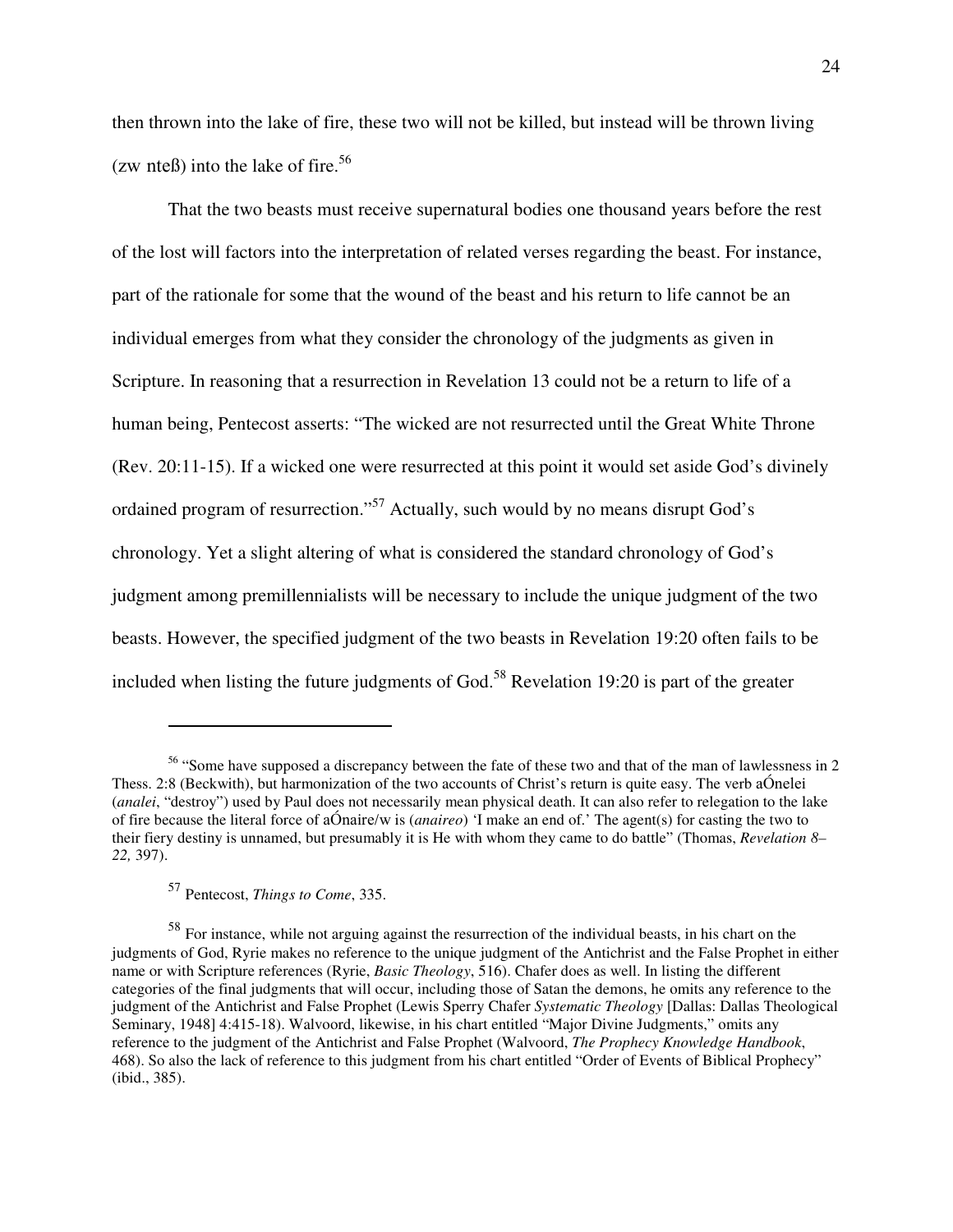mystery of God about end time events that were not disclosed earlier in Scripture. Either the Son uniquely judges the Antichrist and the False Prophet at His return in Revelation 19, one thousand years before any other humans, or else the two prophetic characters actually are indeed only symbolic representations of evil systems. Of course the two beasts will be authentic human beings, as their fate indicates:

The fact that they enter into this fate while alive (zw
nteß) [*zontes*, "living"] increases the horror of the picture (cf. Num. 16:30; Ps. 55:15) (Swete). This indicates that the warrior-King has captured them alive on the field of battle and sends them off to their eternal destiny in full consciousness and that the two are more than just human, because the rest of the lost will not enter the lake until the judgment of the great white throne  $(20:12-15).$ <sup>59</sup>

It would seem that the best biblical option for this required change from human to a supra human condition is Revelation 13:3, which will have occurred three-and-one-half years earlier than Revelation 19:20.

### Revelation 19:20 as it Pertains to the Descent Out of the Abyss

With the ultimate supernatural status of the Antichrist and False Prophet having been established, at least by Revelation 19:20, the descent of the beast out of the abyss in Revelation 17:8 should be reconsidered. Again, this is particularly true since many of the arguments used for the beast being an empire instead of a person apply here as well. In other words, often the interpretation of Revelation 13:3-4 influences the understanding of 17:8 (and visa versa), as well as the interpretation of Revelation 9:11 and 11:7. Since Revelation 9 contains the first reference to the abyss in Revelation, who or what is determined to come out of it likewise affects the

<sup>59</sup> Thomas, *Revelation 8–22*, 397.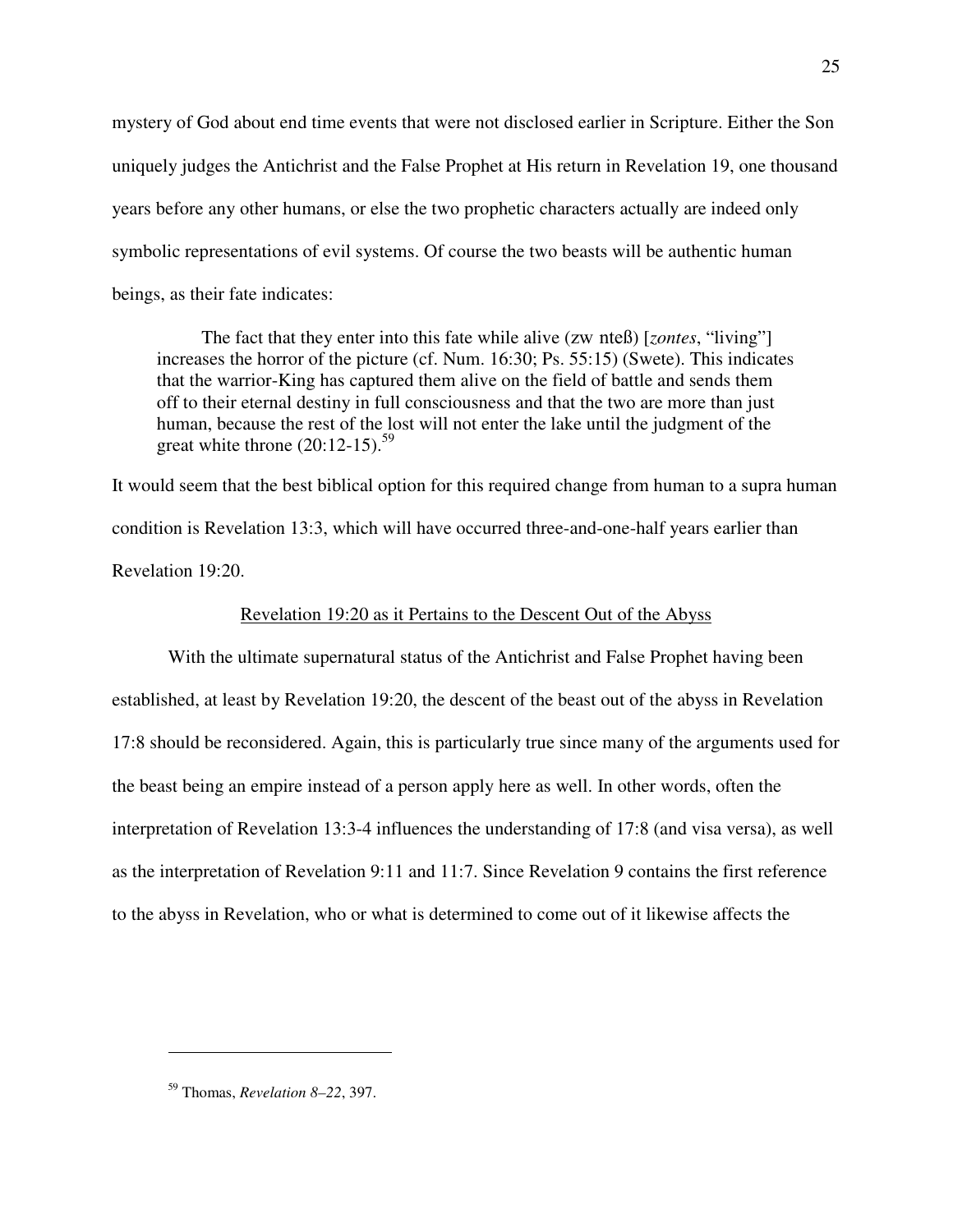interpretations elsewhere in related passages.<sup>60</sup> However, while in agreement with Thomas and others about the passages that necessitate the interchangeability of the head with whole beast, that is, the king with his kingdom, $61$  where part of the rationale for those who interpret verses about the abyss with the inference that no human could ever be in the abyss should be reconsidered. For instance, again in proposing that the beast of Revelation 13:3 is the future empire instead of an individual, Pentecost supports his interpretation, stating: "Satan is called the 'angel of the bottomless pit' or the 'abyss' in Revelation 9:11, so that Revelation 17:8 does not teach that the head of the empire rose out of the abyss, but rather that the empire itself was brought about 'from the abyss' or by Satan."<sup>62</sup> So also Walvoord: "Only Satan himself actually comes from the abyss. The world government which he promotes is entirely satanic in its power and to this extent is identified with Satan. It is the beast as the world government which is revived."<sup>63</sup> It is further concluded, "the thing that caused the world to wonder was the rise to power of an absolute monarch over the ten kingdom federation who wielded absolute power."<sup>64</sup> This reasoning binds the relevant verses from Revelation 9, 13, and 17: The beast returning to life cannot be a resurrection in Revelation 13 because he cannot come out of the abyss (17:8), because only Satan can come out of the abyss (9:11).

 $60$  The length of this article does not permit an extended discussion on who is the leader of the demons who come out of the abyss. For supports and presentations for different sides, and his conclusion that Abaddon/ Appollyon is not a reference to Satan but rather to another demon, see Thomas, *Revelation 8–22*, 26-38.

 $<sup>61</sup>$  Ibid., 158-59. Daniel's explanation of Nebuchadnezzar's dream does this same interchange.</sup> Nebuchadnezzar was "the head of gold" (Dan. 2:38) in the statue, and yet "after you there will arise another kingdom inferior to you" (Dan. 2:39).

<sup>62</sup> Pentecost, *Things to Come*, 335.

<sup>63</sup> Walvoord, *The Revelation of Jesus Christ*, 250.

<sup>64</sup> Pentecost, *Things to Come,* 322.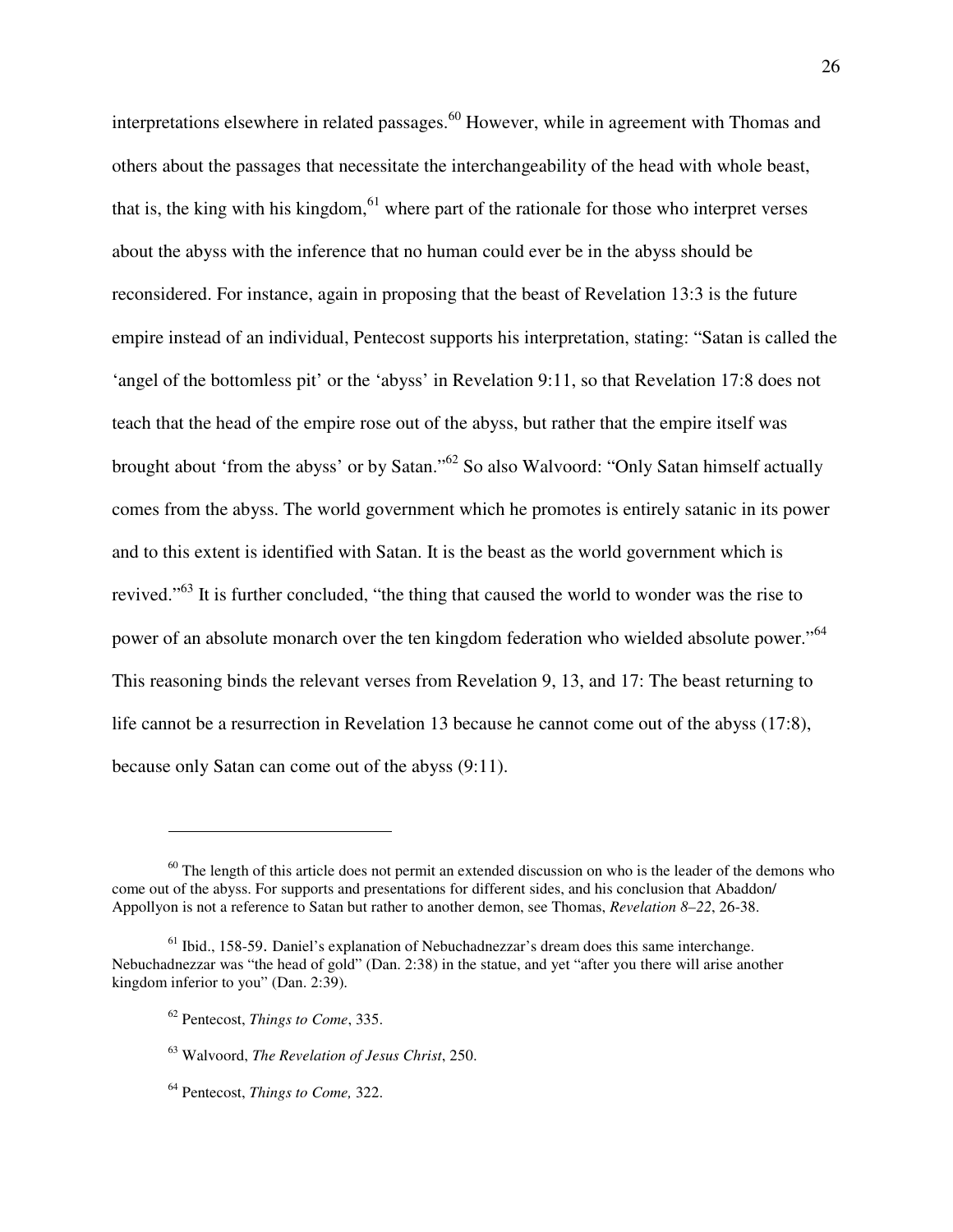However, there are problems with the above approach that need to be addressed. Part of the difficulty of the above position is to explain how the totality of the unsaved world during the Tribulation, who will have strongly rejected God's Word as truth, will even know the abyss exists or be cognizant of any activities related to it. Even if the beast is a reference to the empire, one would not know that the beast descended into the abyss nor that it arises out of it without divine revelation. Humans will not witness anything related to this; such is only a divinely revealed truth. If one rejects the revelatory truth of God, there is no other way to know this happens. Yet the unsaved of the Tribulation will not only know about the beast coming out of the abyss, they will respond in utter amazement after they witness this, as Revelation 17:8 reveals:

The beast that you saw was and is not, and is about to come up out of the abyss and to go to destruction. And those who dwell on the earth will wonder, whose name has not been written in the book of life from the foundation of the world, when they see the beast, that he was and is not and will come.

Also, since it is shown that the Antichrist and False Prophet will have supernatural bodies at the very least by Revelation 19, and most likely in Revelation 13, the same could be argued about entering and leaving the abyss in Revelation 17. In other words the text does not require that Satan be the one uniquely linked with the abyss.<sup>65</sup> It is true that no human could ever go to the abyss; no human could survive the abyss; no human could escape from there—and yet the beast does just that in Revelation 17:8, as Seiss notes:

Ordinary men do not come from thence. One who hails from that place must be either a dead man brought up again from the dead, or some evil spirit which takes possession of a living man.<sup>66</sup>

<sup>&</sup>lt;sup>65</sup> One item that needs to be explored by those who hold that Satan is current sovereign of the abyss is the response of the demons of Luke 8:31. When the legion of demons quaked before Jesus, "they were entreating Him not to command them to depart into the abyss." If Satan were the current master of the abyss, it seems most improbable the demons would be fearful of going there. Besides, if Satan ruled the abyss, he could simply send them back out into another field of endeavor.

<sup>66</sup> Seiss, *The* Apocalypse, 325.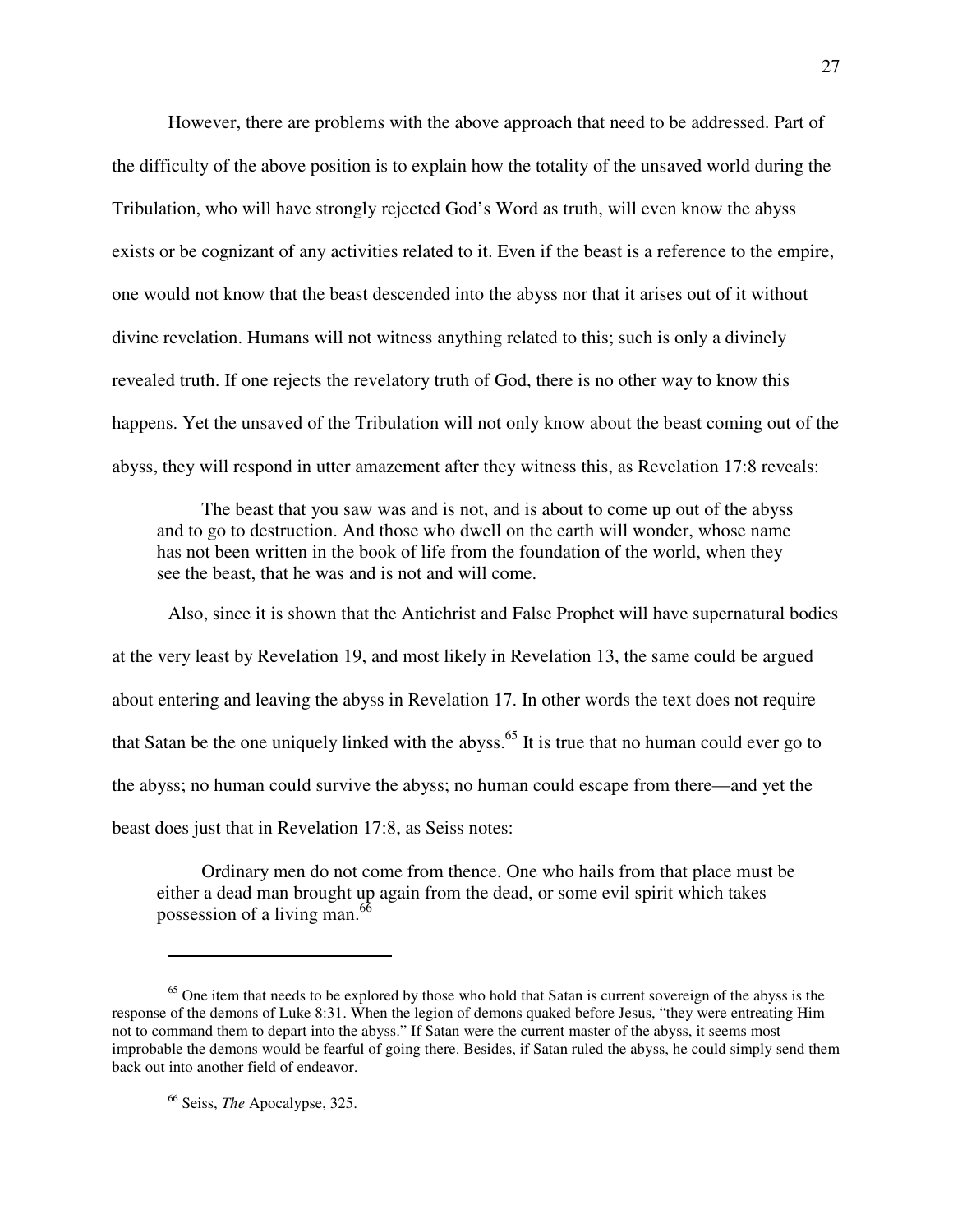The resurrected bodies the Antichrist and the False Prophet will have (at least by 19:20) made them suitable for this. If one can endure the final lake of fire, one can endure the abyss. As before this is not Satan's doing; this is God in His sovereignty permitting it, ultimately even causing it. Since the beast and the false prophet have to receive a resurrected body at some point to endure the lake of fire, this is the most feasible option from the information disclosed in Scripture.

Still one important item needs addressing: Revelation 19:20 discloses that "these two [oi
 du/o] were thrown living into the lake of fire." Yet it is the beast singular who has the fatal wound in Revelation 13:14 (touv qhri  $\div$  ou) and the beast singular who comes out of the abyss in Revelation 17:7-8:

And when they have finished their testimony, the beast that comes up out of the abyss will make war with them, and overcome them and kill them. The beast [To\ qhri  $\div$  on] that you saw was and is not, and is about to come up out of the abyss and to go to destruction. And those who dwell on the earth will wonder, whose name has not been written in the book of life from the foundation of the world, when they see the beast, that he was and is not and will come.

Connected with this is one final matter that should be addressed but is often overlooked. Although not specifically stated in the text, somehow the *other* beast which John saw (a‡llo  $g(x) \div (x)$ , the False Prophet of Revelation 13:11, must be included in a supernatural status since the text does not say the beasts (plural) come out of the abyss but rather only the beast (singular). Yet the two are thrown living into lake of fire, not just one. Thomas muses: "The joining of the false prophet with the beast in this doom is surprising, but not completely unexpected, though, because of his evil sign-working powers."<sup>67</sup>

<sup>67</sup> Thomas, *Revelation 8–22*, 398.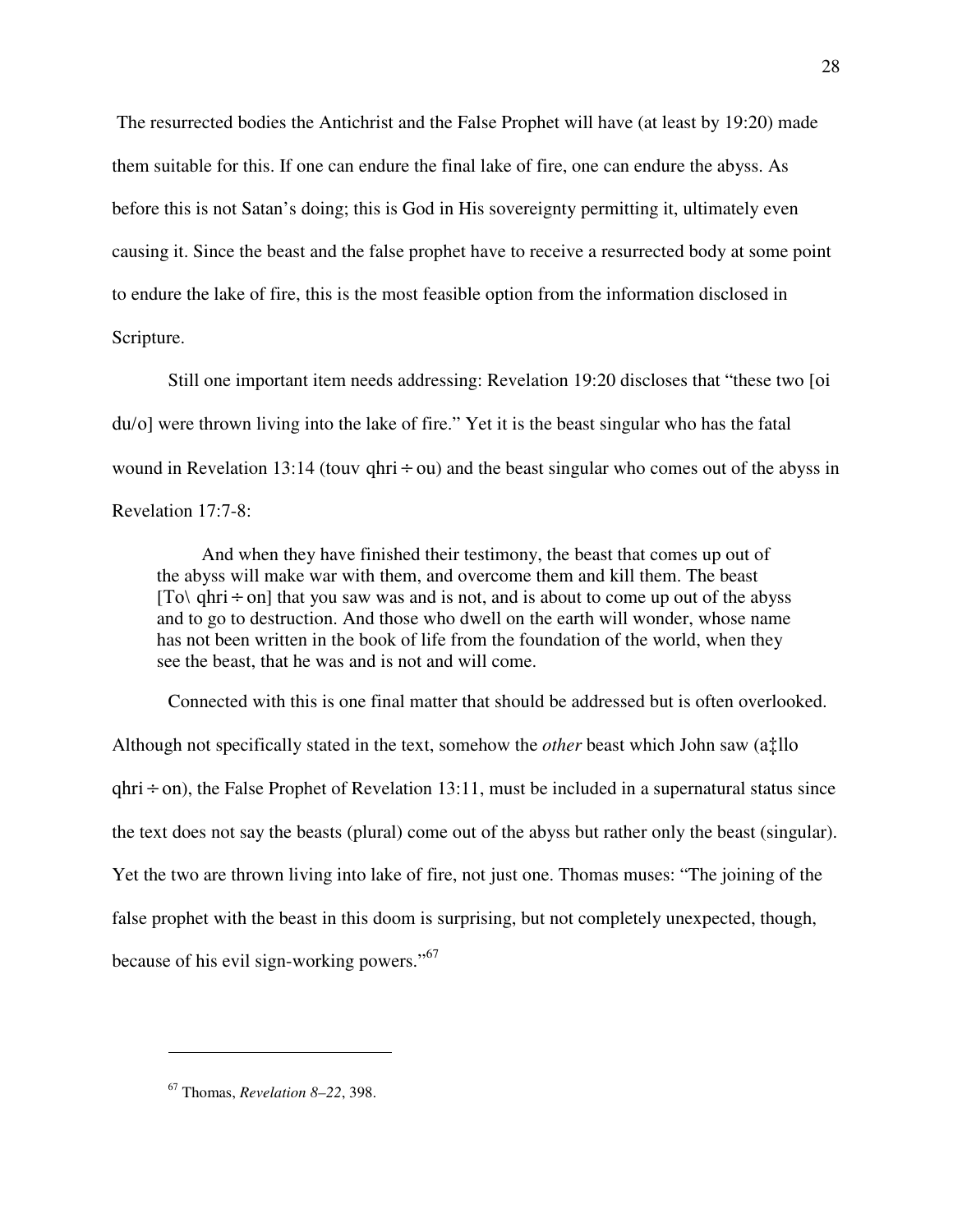In attempting to understand this, it is important to remember that the Bible often presents the spiritual realities behind what takes place on earth. Those on earth, especially those who do not accept the revelation of God, only see the physical events, yet the spiritual side is the real reason that the events occur. Just a few of the myriad examples in Scripture include the serpent and the serpent of old in the Garden, showing both the spiritual and the physical realities. So do the events related to the birth of John the Baptist and Jesus in Luke 1–2, as well as earthly opponents who lead to Jesus' arrest (Luke 22:1-2) as well as the spiritual opponent (Luke 22:3).

So it is with Revelation 13. Revelation 12–14 is a unique segment within the Book of Revelation. In Revelation 12, God discloses the spiritual realities, totally hidden from the lost world, before the visible events of Revelation 13 occur:

The method of narration beginning at this point differs from anything previous, because it focuses on the secret maneuvers that lie behind the visible conflict to be portrayed under the seven bowls (Kiddle). That future struggle is merely the outworking of a conflict between God and Satan that has lasted throughout history since Satan's  $fall<sup>68</sup>$ .

Before the pinnacle of Satan's man of sin emerges in Revelation 13, God uncovers the

spiritual truths from which the events will emerge in Revelation 12:

Previously John has predicted the future objectively, but at this point he pauses to focus upon the inner movements that lie behind the conflict that will mark the climax of world history. He points out that the future struggle is merely the climax of a struggle that has gone on throughout earth's history and that what transpires on earth is a mere reflection of the conflict between the forces of God and the forces of Satan.<sup>69</sup>

Chapter 12 reveals the preliminary defeat of Satan as he is cast down from heaven and

the following woe to the earth in Revelation 12:7-12:

<sup>68</sup> Ibid., 117.

<sup>69</sup> Martin Kiddle, *The Revelation of St. John*. Moffatt New Testament Commentary (New York: Harper, 1940), 211-12, cited by Robert L. Thomas, "Exegetical Digest of Revelation 8–14" (N.p.: By the author, 1993) 207.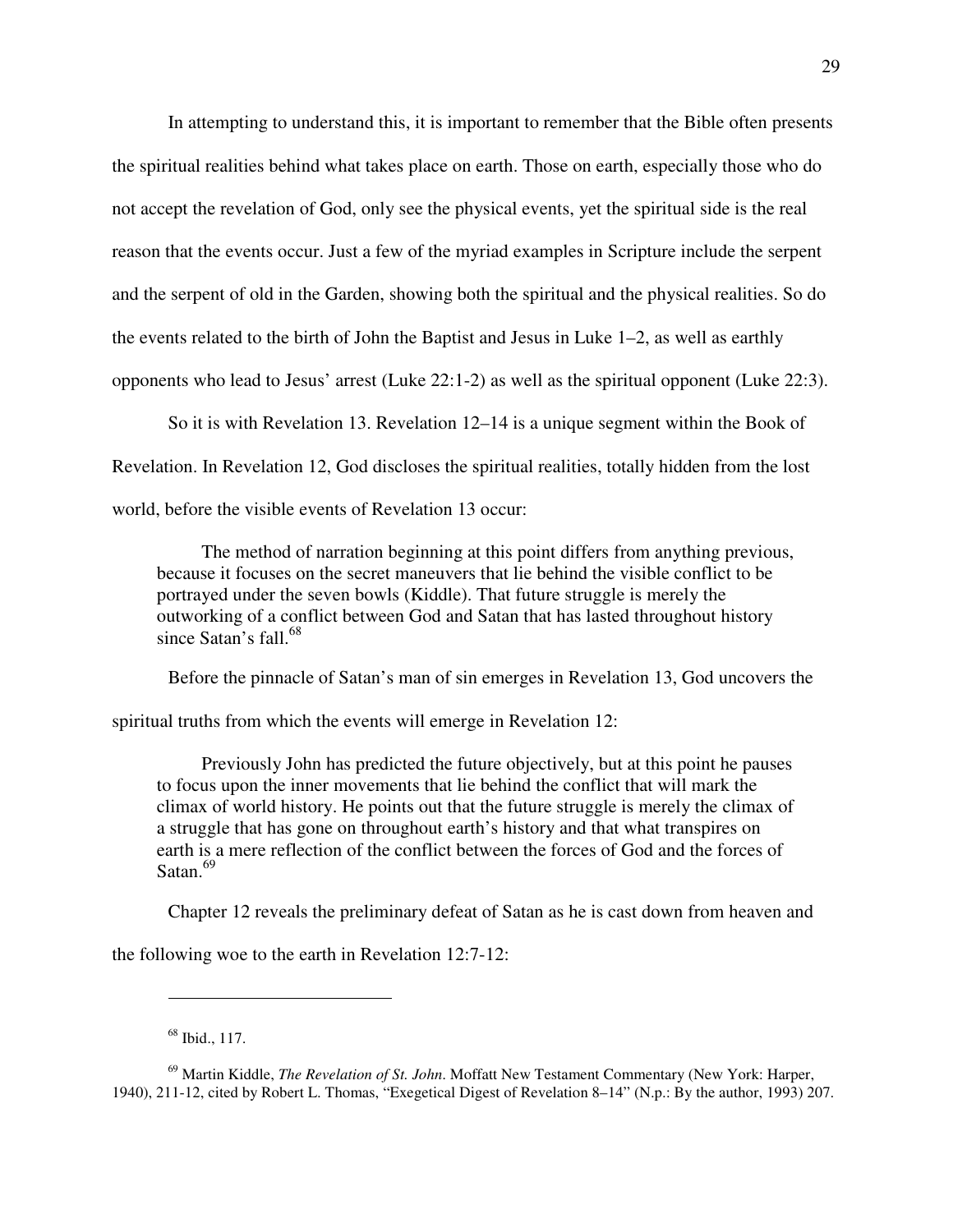And there was war in heaven, Michael and his angels waging war with the dragon. And the dragon and his angels waged war, and they were not strong enough, and there was no longer a place found for them in heaven.

And the great dragon was thrown down, the serpent of old who is called the devil and Satan, who deceives the whole world; he was thrown down to the earth, and his angels were thrown down with him.

And I heard a loud voice in heaven, saying, "Now the salvation, and the power, and the kingdom of our God and the authority of His Christ have come, for the accuser of our brethren has been thrown down, who accuses them before our God day and night.

"And they overcame him because of the blood of the Lamb and because of the word of their testimony, and they did not love their life even to death.

 "For this reason, rejoice, O heavens and you who dwell in them. Woe to the earth and the sea, because the devil has come down to you, having great wrath, knowing that he has only a short time."

To summarize, Revelation 12 includes (1) Satan being cast down out of heaven, (2) the

pronouncement of the pending kingdom of Christ, (3) The victory of the overcomers by the

blood of the Lamb, (4) the woe to the earth because of Satan's wrath, and (5) Satan's realization

that his time is short. By no means will the lost of the Tribulation know of any of these

preliminary defeats of Satan, and by no means will the preeminent liar disclose this to the lost

world (John 8:44). The world will see only the physical beings and events before them; they will

not ascertain the spiritual realities that make the events proceed, and especially not grasp their

significance. Simply put, the world at large will marvel at the Antichrist and be amazed by the

signs and wonders performed by the false prophet, as the predicted worldwide deception will

occur.

Accompanied with this is a distinct possibility to consider: It may very well be that the False Prophet is killed, perhaps at the same time the first beast receives his mortal wound, and that the Antichrist brings him back to life—that is, again, from the perspective of those on earth who will witness this. God will grant these two resurrected bodies, but it will seem to the thoroughly deceived world that the beast performs this by his own divine power. This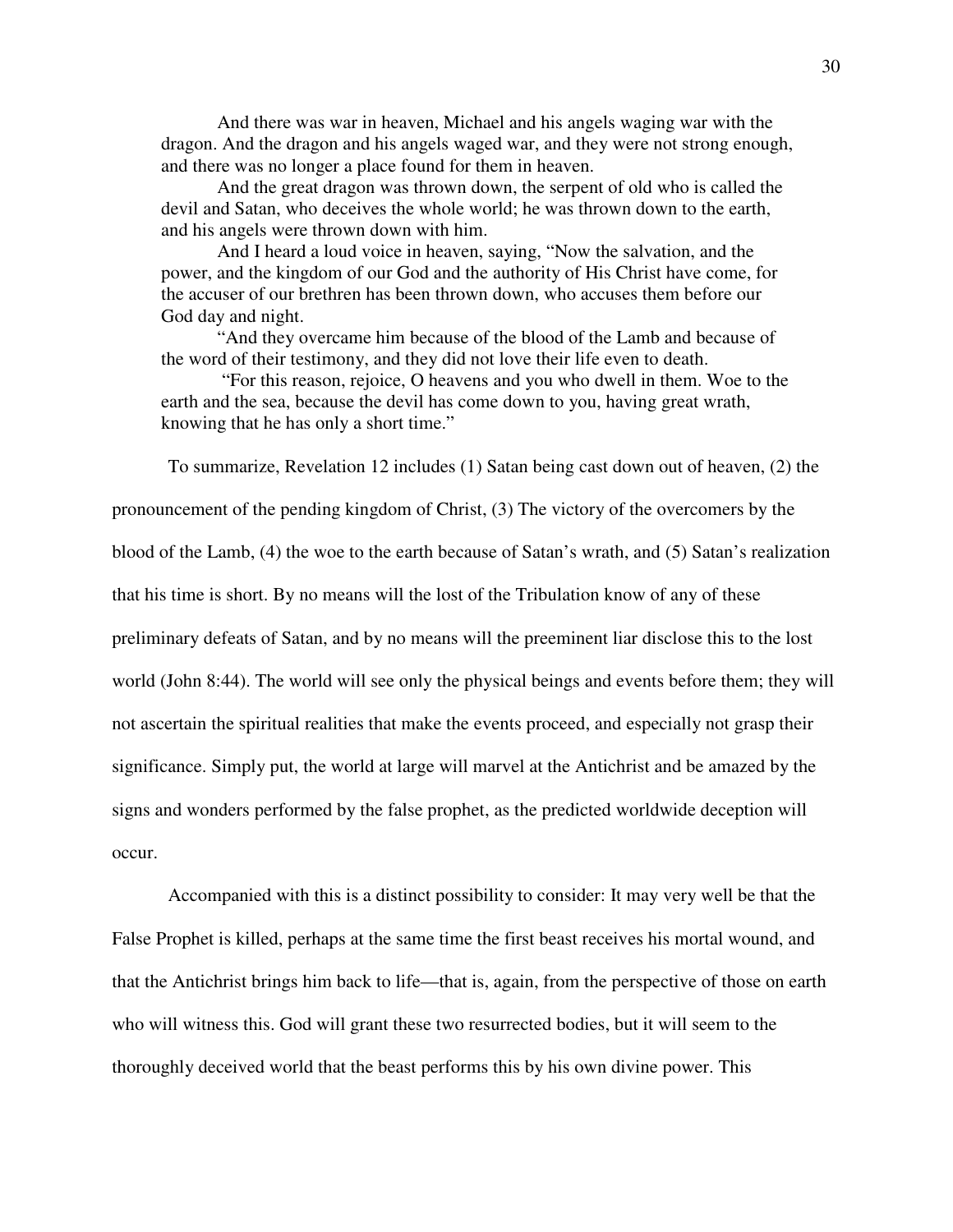harmonizes with the uniqueness of the tribulation as well as the multiple warnings of the deception of that period. Even beyond this it suits Satan's design. Satan does not desire so much world dominion, which he does have to a degree and what the Antichrist will exercise because it will be given to him (Rev. 13:4, 7). Both the beast—and ultimately Satan—desire to be worshiped as God, as seen in the temptation of Jesus (Matt. 4:9), the worship of the beast and the dragon (Rev. 13:4), and the Antichrist's presentation of himself to the world that he alone is God (2 Thess. 2:4).

Those deceived during the Tribulation will respond to the Antichrist in worshipful adoration, as Revelation 13:8 shows: "And all who dwell on the earth will worship him, everyone whose name has not been written from the foundation of the world in the book of life of the Lamb who has been slain." For anyone who will persuade the entirety of the world's unsaved population that he himself is God must support his claims by overwhelmingly convincing means. The Tribulation will be devoid of both atheists and agnostics. Since the Antichrist will present himself as greater than Jesus, he must at the very least equal what the Bible claimed about Jesus. For instance, when John the Baptist questioned Jesus as to whether He was the promised One or should they look for another, part of Jesus' answer was involved the dead being raised: "Go and report to John what you hear and see: the blind receive sight and the lame walk, the lepers are cleansed and the deaf hear, and the dead are raised up, and the poor have the gospel preached to them" (Matt. 11:4-5). For the Antichrist to present himself as God and be believed on by the collective lost, it would not be unexpected that he would bring one back to life (again, as the world views it).

Many have noticed that with Satan, the Antichrist, and the False Prophet, a Satanic Trinity emerges: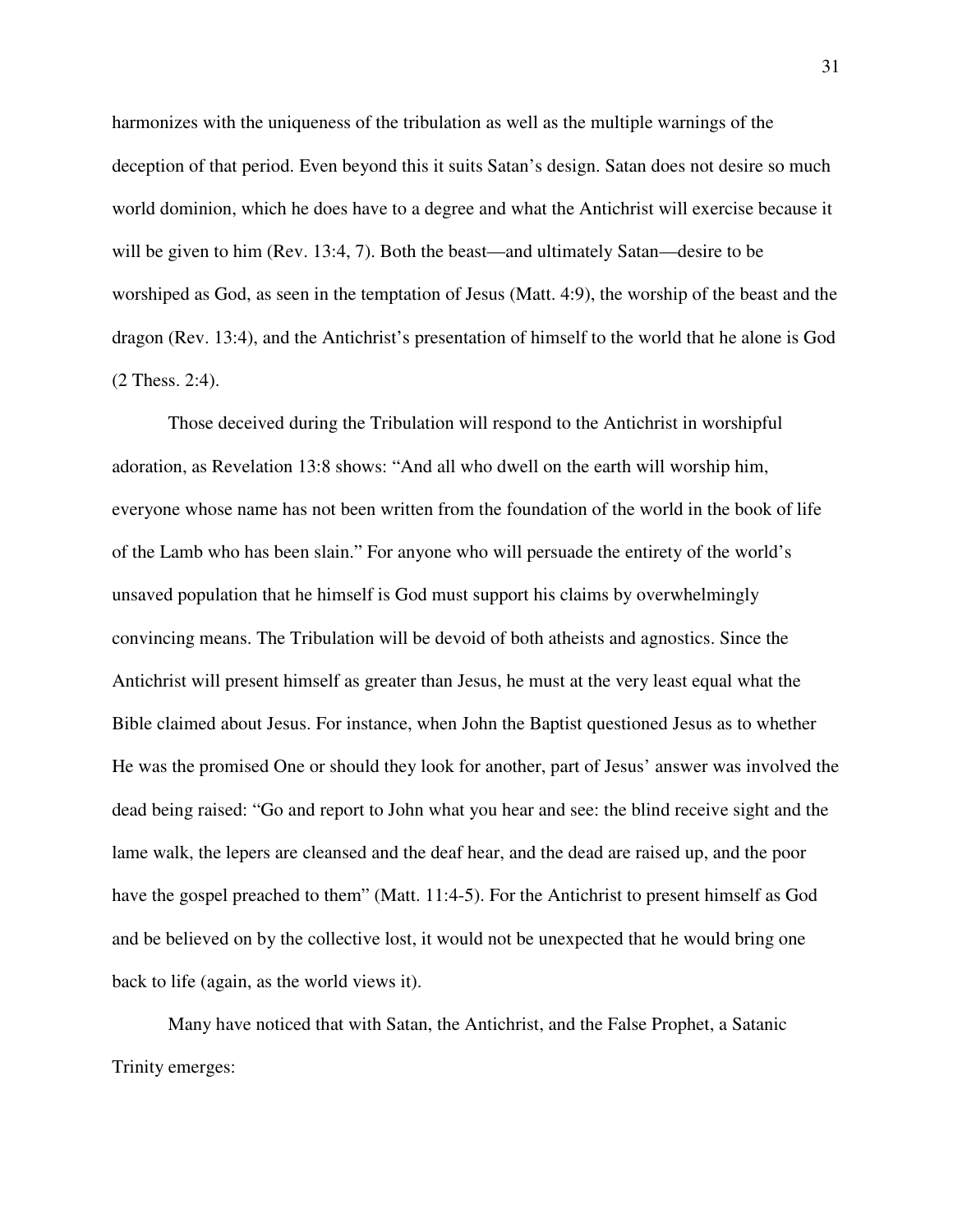It will be observed that the Revelation, in relating the second beast to the first, presents him as subservient to the first. He is called "the false prophet" (Rev. 16:13; 19:20; 20:10), who ministers in connection with the first beast as his prophet or spokesman. We are presented, then, with a Satanic trinity, the unholy trinity, or the trinity of hell: the Dragon, the Beast, and the False Prophet (Rev. 16:13). That place occupied by God in His program is assumed by Satan, that place of Christ is assumed by the first Beast, that ministry of the Holy Spirit is discharged by the False Prophet."<sup>70</sup>

While often noted, this satanic trinity should not be taken lightly, not should their capacities be automatically diminished, especially with the parameters under which they will operate during the last three-and-one-half years before the Lord's return. If the Antichrist is supposedly to be God in the flesh and exalted above Jesus, whom the Bible repeatedly presents as raising the dead, it should not be unexpected that the Antichrist will raise the dead at some point. The healing of the False Prophet from the dead would accomplish this. It would also explain the latter's supernatural status he has in Revelation 19:20. Yet even beyond this, it would answer another matter that must be noted: only Satan and the Antichrist are worshiped during the Tribulation—not the False Prophet. Yet he, too, will have a supernatural body when he is cast living into the lake of fire. That another heals him would also explain why the world will worship the first beast and worship the dragon (Rev. 13:4), but not worship the False Prophet. It would also harmonize with the previously noted Satanic trinity. One returns from the abyss; and one is returned to life in a supernatural form, giving worldwide witness and credit to the one who raised him from the dead and leading the entire lost world to worship him as  $God.<sup>71</sup>$ 

All this ultimately originates from God. From the world's perspective, the Antichrist and the dragon accomplish divine acts and are worthy of worship and praise. From the biblical

<sup>70</sup> Pentecost, *Things to Come*, 337.

 $71$  However, even with this there is still something that needs to be addressed. Future studies and perhaps an article will consider why the beast went down to the abyss rather than to Hades, which is where lost humanity goes to await the final judgment.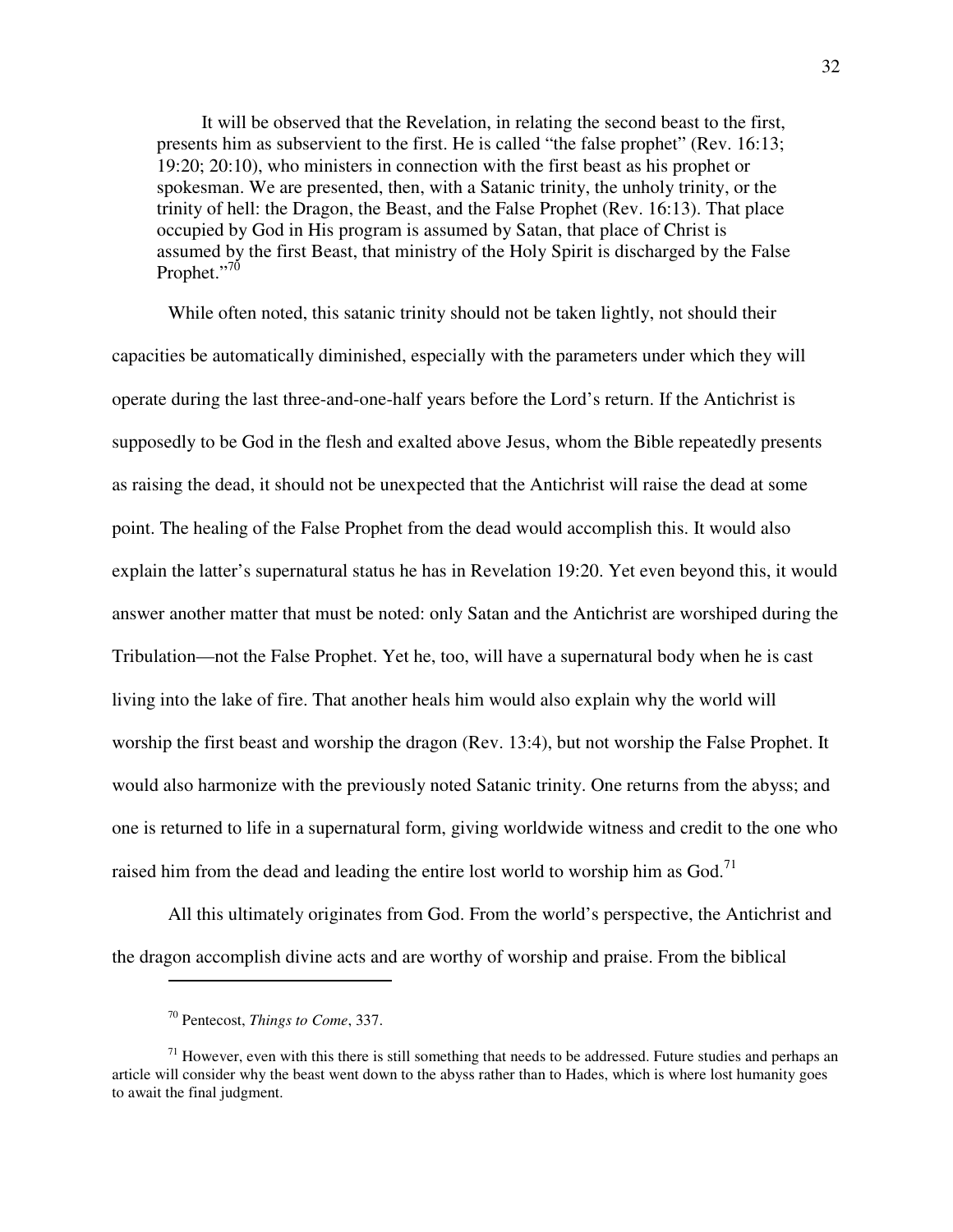perspective, God alone does and is. In fact, the rise of the Antichrist in Revelation 13 only comes after the preliminary defeat of Satan in Revelation 12. No true dualism exists; only the erroneous perception of dualism by the lost during the Tribulation.

### Conclusion and Significance

The realization that the Antichrist and the False Prophet will be judged uniquely and exclusively by the Son in Revelation 19:20 and be mandated by God to bypass the Great White Throne judgment of Revelation 20 has many far-reaching elements. Initially it permits a much more natural understanding of the language of the Book of Revelation, something which those who hold to the premillennial reign of Jesus Christ frequently emphasize. Realizing that a change from the human to the supernatural must occur for the Antichrist and the False Prophet by this point certainly adds for the possibility that it may be sooner, such as Revelation 13:3 and 17:8. It further explains the worshipful adulation and marveling of the unbelieving masses that is predicted for the Tribulation and how they will respond in abject amazement. Since the lost will respond with abject wonder at the return of the beast from the abyss, it is also evident that they will not be expecting his return from the dead. Having brazenly rejected the truth of God, when the Antichrist returns from the grave, the deceived of the Tribulation will embrace the lie, "with all the deception of wickedness for those who perish, because they did not receive the love of the truth so as to be saved. And for this reason God will send upon them a deluding influence so that they might believe what is false, in order that they all may be judged who did not believe the truth, but took pleasure in wickedness" (2 Thess. 2:10-12). This underscores the absolute sovereignty of God in all areas, including even a supernatural return from the dead. Even in the pinnacle of Satan's reign on earth, God remains fully in control. Although Satan and the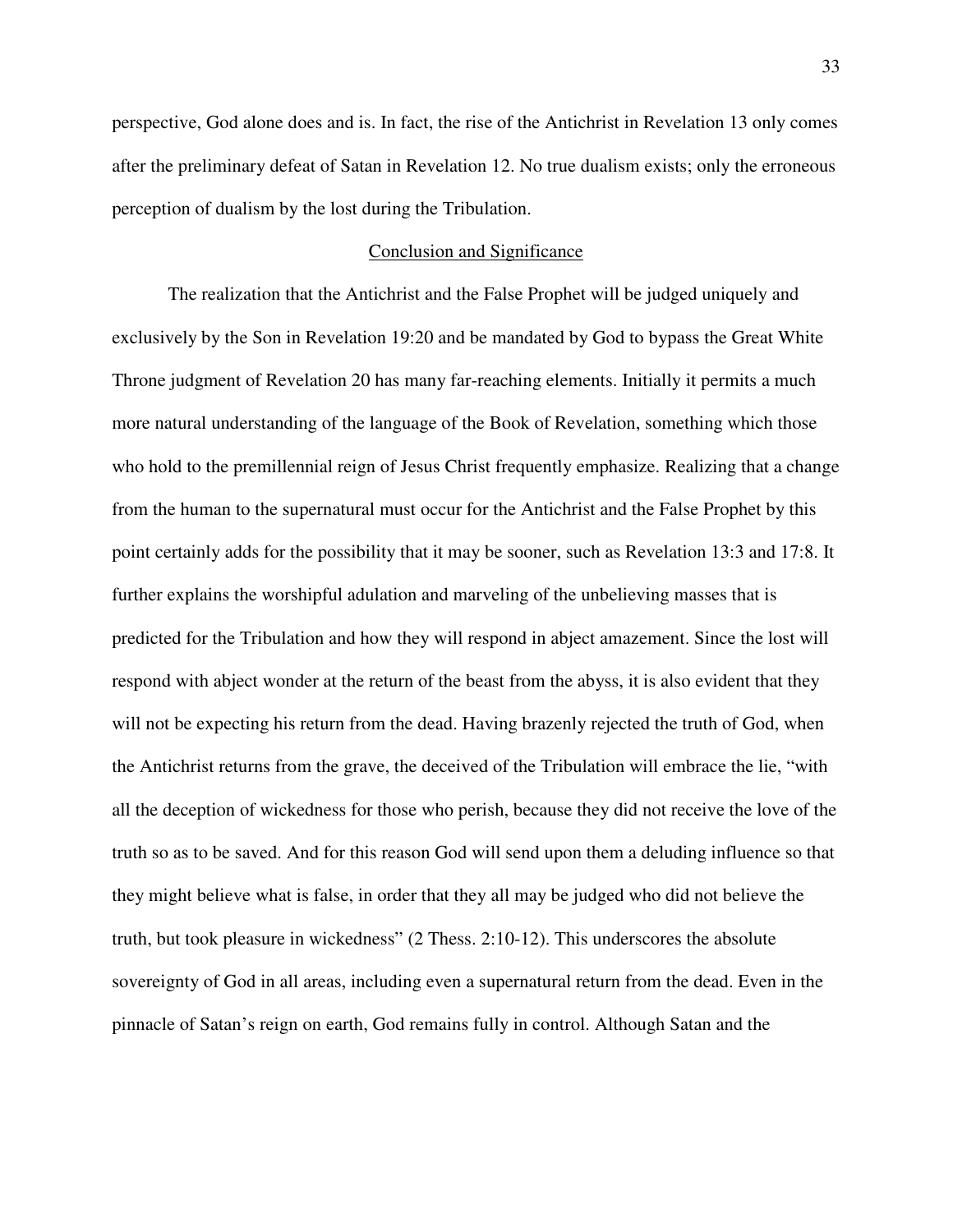Antichrist will initially take credit for it, this will only come about by God's sovereign doing, something, of course, which the deceived world will by no way acknowledge at that time.

Secondly, we premillennialists should slightly amend our theology concerning the final judgments of God, especially in reference to Revelation 20:11-5. All the unredeemed will appear before Jesus at the Great White Throne judgment; all except two, and this by God's sovereign design and disclosure. This by no means undermines a premillennial understanding of God's judgments. It actually strengthens it in that it allows the text to speak for itself, as God has revealed a unique judgment reserved for two of His unique earthly adversaries.

Thirdly, God being the ultimate source of the beast's return and of the two resurrected bodies in Revelation 19:20 refutes every criticism and concern that Hanegraaf raises regarding the return to life of the beast.<sup>72</sup> Only God has the power to raise the dead, not Satan. The Antichrist does not raise himself; God raises him. Satan by no means possesses creative power; God alone does, although Satan will lie to the entire world about this in the future, receiving worship that is not properly due him (Rev. 13:4). So while it will appear to the unbelieving world during the Tribulation not so much that God has no equals but rather that Satan has no equals, Scripture plainly indicates this is never so. Satan operates only when God allows and only to the degree God allows. By no means whatsoever could such a view be considered a dualism between God and Satan, whereby they exist as competing equals. They are not; they never have been; they never will be, even in the height of the Tribulation and the accompanying predicted deception.

When the unsaved masses respond in bewildered adoration at the return of the beast from death, asking in Revelation 13:4, "Who is like the beast? Who is able to make war with him?,"

<sup>72</sup> Hanegraaf, *The Apocalypse Code*, xx.